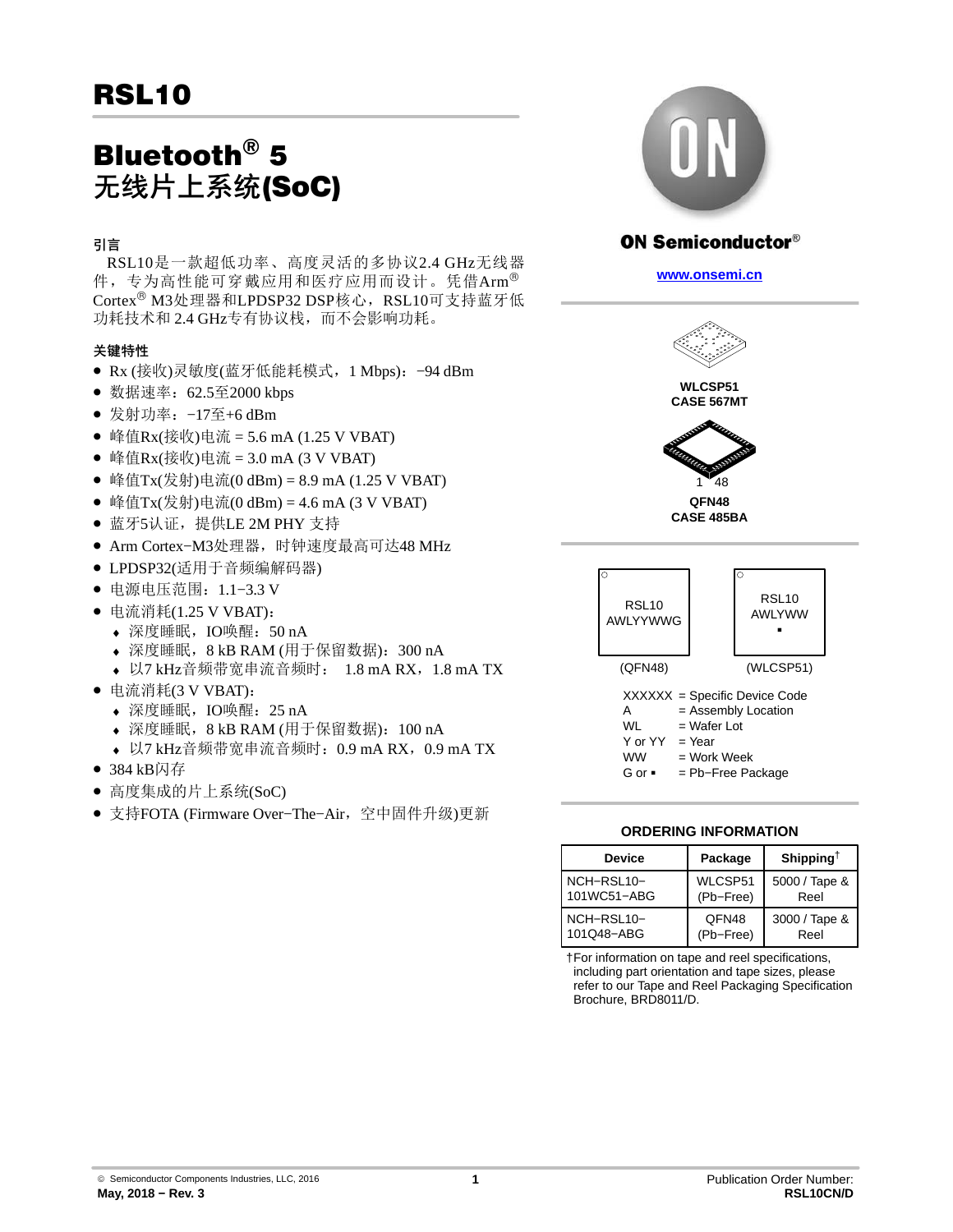## 产品特性

- Arm Cortex-M3处理器: 32位核心, 适用于实时应 用,专为打造用于各种低功耗应用的高性能、低成 本平台而开发。
- LPDSP32: 32位双Harvard DSP核心, 为无线通信 所需的音频编解码器提供高效支持。在RSL10开发 工具中包含多个库, 可为客户提供各种编解码器。
- 射频前端: 在2.4 GHz射频收发器的基础上, RFFE 对蓝牙低功耗技术标准和其他专有或定制协议实现 了物理层。
- 协议基带硬件: 蓝牙5认证, 支持2 Mbps射频链路 支持和定制协议选项。RSL10基带栈通过支持结构 进行补充, 该结构允许实施安森美半导体和客户设 计的定制协议。
- 高度集成的SoC: 双核架构结合高效电源管理单 元、振荡器、闪存和RAM存储器、DMA控制器, 以及完备的周边设备和接口。
- 深度睡眠模式: 在不需要运行时, RSL10可进入深 度睡眠模式。提供各种深度睡眠模式配置,包括:
	- ◆ "IO唤醒"配置。在深度睡眠模式下, 功耗为 50 nA (1.25 V VBAT).
	- ◆ 嵌入式32 kHz振荡器, 可通过计时器或外部引脚 中断运行。总电流损耗为90 nA (1.25 V VBAT)。
	- ◆ 如上所述, 产品包含8 kB RAM, 用于保留数 据。总电流损耗为300 nA (1.25 V VBAT)。
	- ◆ 除了"仅IO唤醒"配置外, 还可以启用芯片上的 降压转换器, 在深度睡眠模式下减少电流消耗 (VBAT电压较高时)。
- 待机模式: 可用于减小低占空比下的平均功耗, 范围通常从几毫秒到几百毫秒不等。待机模式下, 典型的芯片功耗为30 µA。
- 多协议支持: 利用LPDSP32、Arm Cortex-M3处理 器和射频前端所带来的灵活性, 可支持专有协议和 其他定制协议。
- 灵活的电源电压范围: RSL10集成了高效功率调节 器, VBAT电压范围为1.1至3.3 V。请看表2: 推荐 工作条件。
- 高度可配置的接口:  $I^2C$ 、UART、两个SPI接口、 PCM接口、多个GPIO。还支持数字麦克风接口 (DMIC)和输出驱动器(OD)。
- 异步采样率转换器(ASRC)模块和音频信宿时钟模块 提供了一种在音频来源和音频信宿之间同步音频采 样率的方式。音频信宿时钟还提供了一种高精确度 机制,测量RTC或协议时序所使用的输入时钟。
- 灵活的计时方案: 发射或接收射频通信时, 必须从 射频前端的XTAL/PLL以48 MHz的时钟速度对 RSL10计时。在不发射/接收射频通信时, RSL10可 关闭48 MHz XTAL、内部RC振荡器、32 kHz 振荡 器或外部时钟。低频RTC时钟(32 kHz)还可在深度睡 眠模式下使用。可以将内部XTAL、RC 振荡器或数 字输入焊盘作为来源。
- 多种存储架构: 提供76 kB的SRAM程序存储和 88 kB的SRAM数据存储。提供共384 kB的闪存, 用于存储蓝牙栈和其他应用。Arm Cortex-M3处理 器可从SRAM和/或闪存执行。
- IP保护功能: 确保第三方无法复制客户的闪存内 容。可有效防止在启动芯片后,从外部访问任何核 心或存储器。
- 超低功耗应用示例:
	- ◆ 音频信号串流: IDD = 1.8 mA @ VBAT 1.25 V (Rx模式), 使用安森美半导体专有定制音频协 议, 接收、解码和发送7 kHz带宽音频信号至SPI 接口。
	- ◆ 低占空比广播: IDD 1.1 uA, 以5秒的间隔在所 有三个信道进行广播(VBAT 3 V, DCDC转换器 启用)。
- RoHS认证设备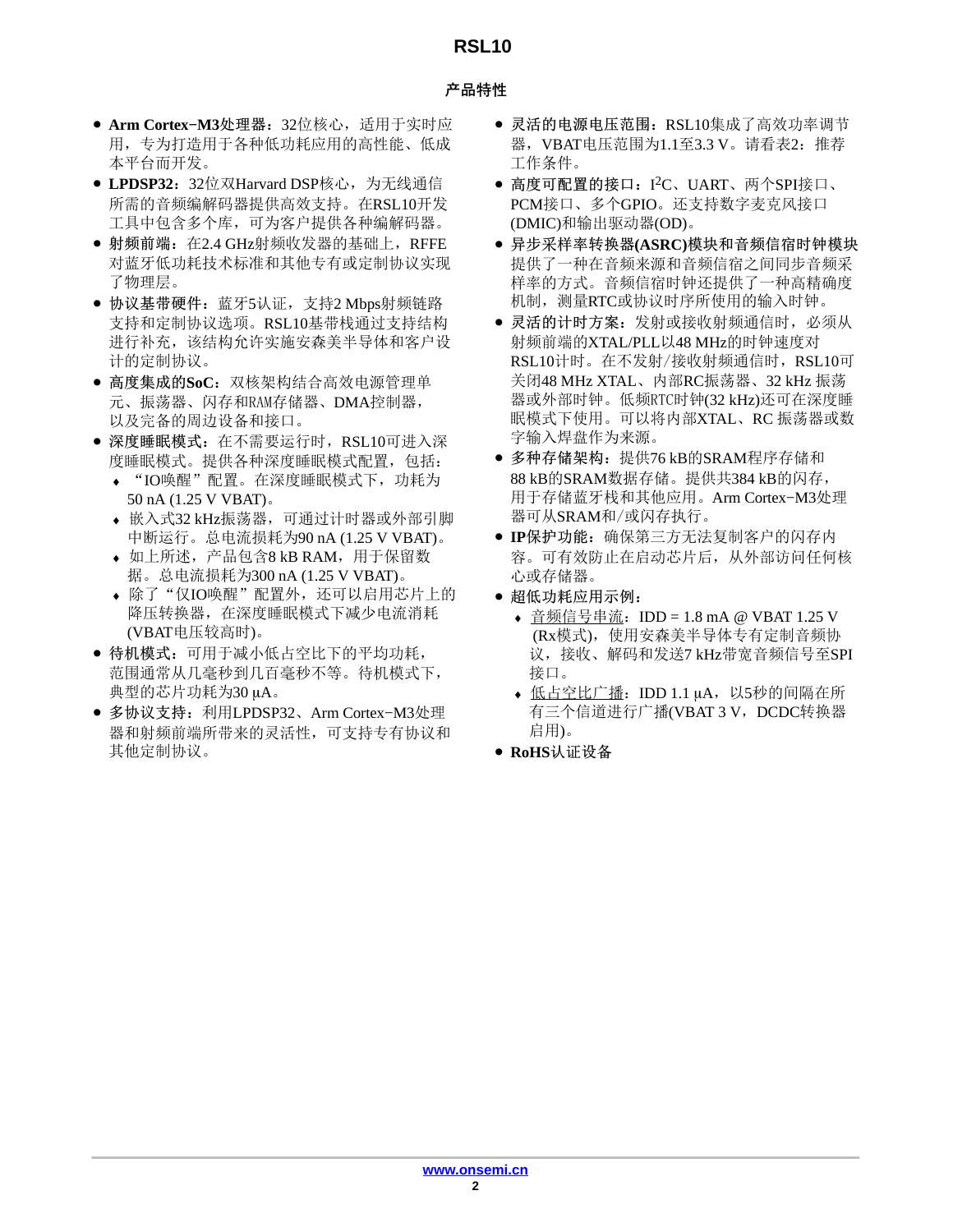**RSL10**

RSL10芯片框图如图1所示。



**Figure 1. RSL10 Block Diagram**

| Symbol                                | <b>Parameter</b>                                         | Min        | Max          | Unit        |
|---------------------------------------|----------------------------------------------------------|------------|--------------|-------------|
| <b>VBAT</b>                           | Power supply voltage                                     |            | 3.63         | ν           |
| <b>VDDO</b>                           | I/O supply voltage                                       |            | 3.63         | V           |
| <b>VSSRF</b>                          | RF front-end ground                                      | $-0.3$     |              | V           |
| <b>VSSA</b>                           | Analog ground                                            | $-0.3$     |              | ν           |
| <b>VSSD</b>                           | Digital core and I/O ground                              | $-0.3$     |              | V           |
| Vin                                   | Voltage at any input pin                                 | $VSSD-0.3$ | $VDDO + 0.3$ | ν           |
| T functional                          | Functional temperature range                             | $-40$      | 85           | $^{\circ}C$ |
| T storage                             | Storage temperature range                                | $-40$      | 85           | $^{\circ}C$ |
| The QFN package meets 450 V CDM level | Caution: Class 2 ESD Sensitivity, JESD22-A114-B (2000 V) |            |              |             |

#### **Table 1. ABSOLUTE MAXIMUM RATINGS**

Stresses exceeding those listed in the Maximum Ratings table may damage the device. If any of these limits are exceeded, device functionality should not be assumed, damage may occur and reliability may be affected.

(参考译文)

如果电压超过最大额定值表中列出的值范围,器件可能会损坏。如果超过任何这些限值,将无法保证器件功能,可能会导致器件损坏,影响 可靠性。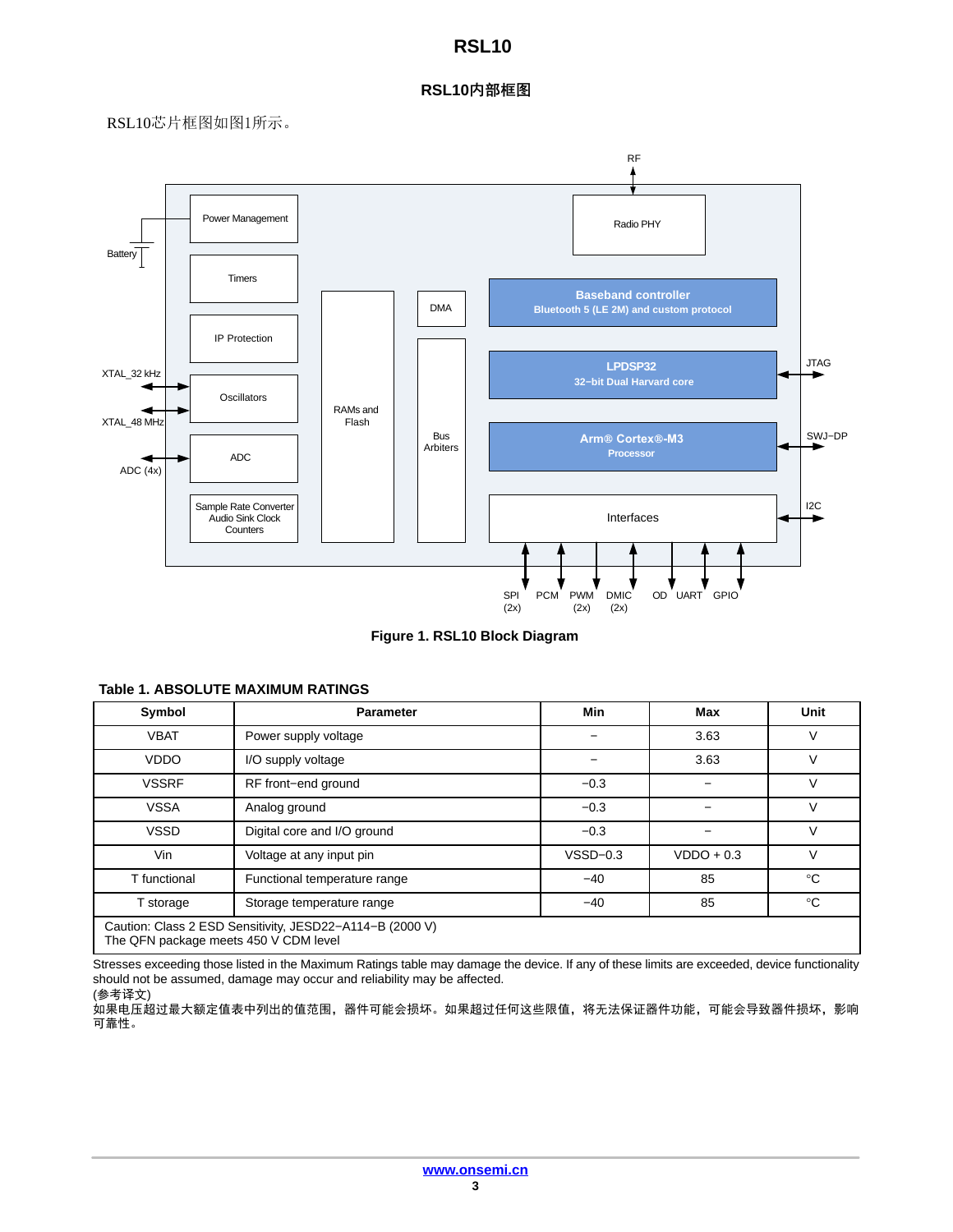#### <span id="page-3-0"></span>**Table 2. RECOMMENDED OPERATING CONDITIONS**

| <b>Description</b>             | Symbol      | Conditions                                     | Min | Typ | <b>Max</b><br>____ | <b>Units</b> |
|--------------------------------|-------------|------------------------------------------------|-----|-----|--------------------|--------------|
| Supply voltage operating range | <b>VBAT</b> | pin (Note<br>u VBAT<br>Input supply voltage on | .18 | .25 | $\sim$<br>いぃ       |              |

Functional operation above the stresses listed in the Recommended Operating Ranges is not implied. Extended exposure to stresses beyond the Recommended Operating Ranges limits may affect device reliability.

(参考译文)

高于推荐工作范围表格中所列电压时,不保证能够正常运行。长时间在推荐工作范围表格中规定范围以外的电压下运行,可能会影响器件的 可靠性。

1. In order to be able to use a VBAT Min of 1.1 V, the following reduced operating conditions should be observed:

− Maximum Tx power 0 dBm.

− SYSCLK ≤ 24 MHz.

− Functional temperature range limited to 0−50 deg C

The following trimming parameters should be used:

− VCC = 1.10 V

− VDDC = 0.92 V

− VDDM = 1.05 V, will be limited by VCC at end of battery life

− VDDRF = 1.05 V, will be limited by VCC at end of battery life. VDDPA should be disabled

RSL10 should enter in end−of−battery−life operating mode if VCC falls below 1.03 V. VCC will remain above 1.03 V if VBAT ≥ 1.10 V under the restricted operating conditions described above.

#### **Table 3. ELECTRICAL PERFORMANCE SPECIFICATIONS**

| <b>Description</b>                                         | Symbol        | <b>Conditions</b>                                                                                                              | Min                      | <b>Typ</b> | <b>Max</b>        | <b>Units</b> |
|------------------------------------------------------------|---------------|--------------------------------------------------------------------------------------------------------------------------------|--------------------------|------------|-------------------|--------------|
| <b>OVERALL</b>                                             |               |                                                                                                                                |                          |            |                   |              |
| Current consumption RX,<br>$V_{BAT} = 1.25$ V, low latency | $I_{VBAT}$    | RX Mode, ON Semiconductor<br>proprietary audio streaming protocol at<br>7 kHz audio BW, 5.5 ms delay.                          | $\qquad \qquad -$        | 1.8        |                   | mA           |
| Current consumption TX,<br>$V_{BAT} = 1.25$ V, low latency | $I_{VBAT}$    | TX Mode, ON Semiconductor<br>proprietary audio streaming protocol at<br>7 kHz audio BW, 5.5 ms delay. Transmit<br>power: 0 dBm | $\overline{\phantom{0}}$ | 1.8        |                   | mA           |
| Current consumption RX,<br>$V_{BAT} = 1.25 V$              | $I_{VBAT}$    | RX Mode, ON Semiconductor<br>proprietary audio streaming protocol at<br>7 kHz audio BW, 37 ms delay.                           | $\overline{\phantom{m}}$ | 1.15       |                   | mA           |
| Deep sleep current,<br>example 1, $V_{BAT} = 1.25 V$       | Ids1          | Wake up from wake up pin.                                                                                                      | $\overline{\phantom{m}}$ | 50         | $\equiv$          | nA           |
| Deep sleep current,<br>example 2, $V_{BAT} = 1.25 V$       | Ids2          | Embedded 32 kHz oscillator running<br>with interrupts from timer or external pin.                                              | $\overline{\phantom{0}}$ | 90         |                   | nA           |
| Deep sleep current,<br>example 3, $V_{BAT} = 1.25 V$       | Ids3          | As Ids2 but with 8 kB RAM data<br>retention.                                                                                   | $\overline{\phantom{0}}$ | 300        |                   | nA           |
| Standby Mode current,<br>$V_{BAT} = 1.25 V$                | Istb          | Digital blocks and memories are not<br>clocked and are powered at a reduced<br>voltage.                                        | $\overline{\phantom{m}}$ | 30         |                   | μA           |
| Current consumption RX,<br>$V_{BAT} = 3 V$                 | <b>I</b> VBAT | RX Mode, ON Semiconductor<br>proprietary audio streaming protocol at<br>7 kHz audio BW, 5.5 ms delay.                          | $\overline{\phantom{0}}$ | 0.9        |                   | mA           |
| Current consumption TX,<br>$V_{BAT} = 3 V$                 | $I_{VBAT}$    | TX Mode, ON Semiconductor<br>proprietary audio streaming protocol at<br>7 kHz audio BW, 5.5 ms delay. Transmit<br>power: 0 dBm | $\overline{\phantom{0}}$ | 0.9        |                   | mA           |
| Deep sleep current,<br>example 1, $V_{BAT} = 3 V$          | Ids1          | Wake up form wake up pin.                                                                                                      | $\overline{\phantom{m}}$ | 25         | $\overline{a}$    | nA           |
| Deep sleep current,<br>example 2, $V_{BAT} = 3 V$          | Ids2          | Embedded 32 kHz oscillator running<br>with interrupts from timer or external pin.                                              | $\overline{\phantom{0}}$ | 40         |                   | nA           |
| Deep sleep current,<br>example 3, $V_{BAT} = 3 V$          | Ids3          | As Ids2 but with 8 kB RAM data<br>retention.                                                                                   | $\overline{\phantom{0}}$ | 100        |                   | nA           |
| Standby Mode current,<br>$V_{BAT} = 3 V$                   | Istb          | Digital blocks and memories are not<br>clocked and are powered at a reduced<br>voltage.                                        | $\qquad \qquad -$        | 17         | $\qquad \qquad -$ | μA           |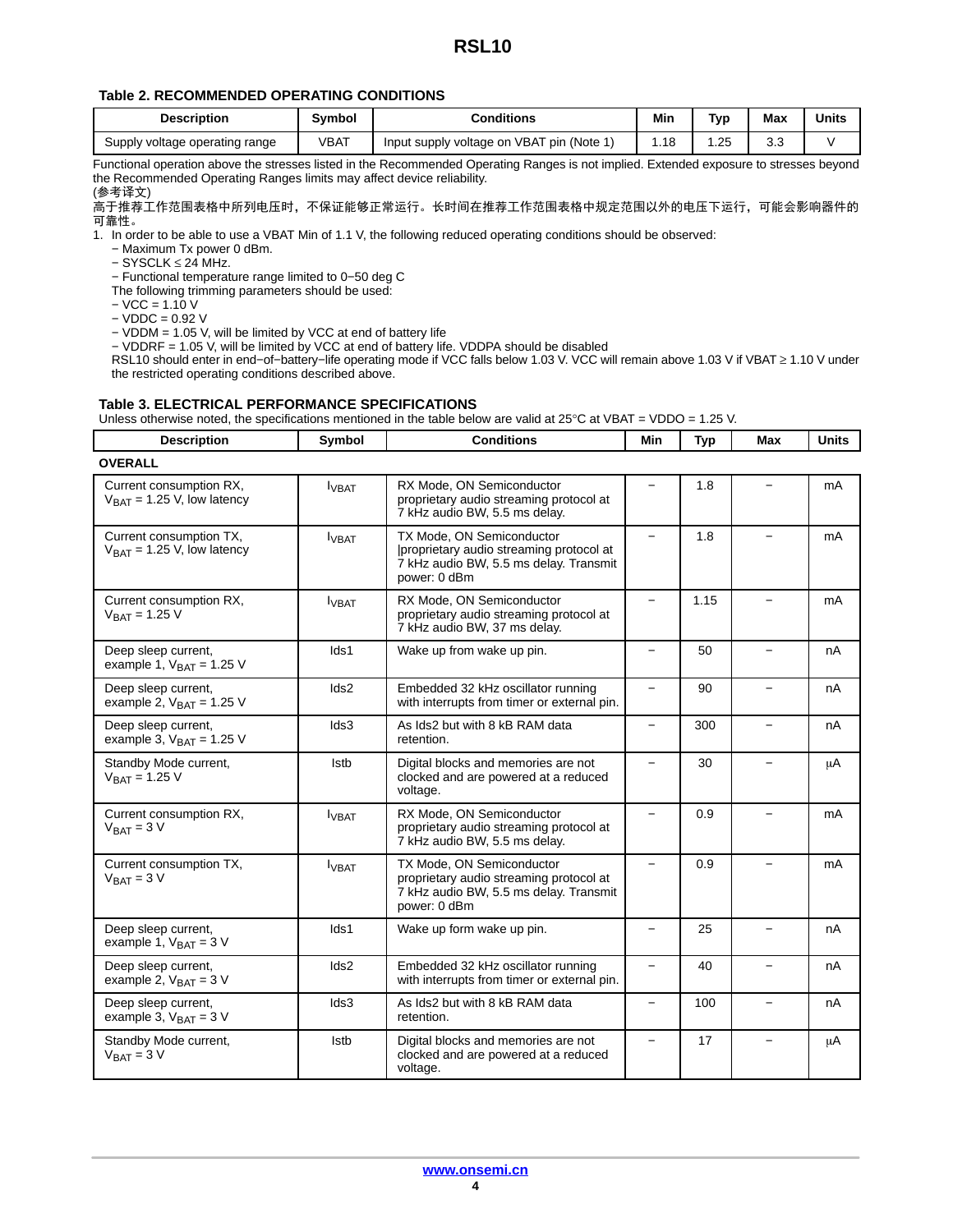#### **Table [3.](#page-3-0) ELECTRICAL PERFORMANCE SPECIFICATIONS** (continued)

| <b>Description</b>                                                           | <b>Symbol</b>               | <b>Conditions</b>                                                                                    |                          | <b>Typ</b>               | Max                      | <b>Units</b>        |
|------------------------------------------------------------------------------|-----------------------------|------------------------------------------------------------------------------------------------------|--------------------------|--------------------------|--------------------------|---------------------|
| EEMBC ULPMark BENCHMARK, CORE PROFILE                                        |                             |                                                                                                      |                          |                          |                          |                     |
| ULPMark CP 3.0 V                                                             |                             | Arm Cortex–M3 processor running from<br>RAM, VBAT= 3.0 V, IAR C/C++<br>Compiler for ARM 8.20.1.14183 | $\qquad \qquad -$        | 1090                     |                          | <b>ULP</b><br>Mark  |
| ULPMark CP 2.1 V                                                             |                             | Arm Cortex-M3 processor running from<br>RAM, VBAT= 2.1 V, IAR C/C++<br>Compiler for ARM 8.20.1.14183 | $\overline{\phantom{0}}$ | 1260                     | $\overline{\phantom{m}}$ | <b>ULP</b><br>Mark  |
| EEMBC CoreMark BENCHMARK for the Arm Cortex-M3 Processor and the LPDSP32 DSP |                             |                                                                                                      |                          |                          |                          |                     |
| Arm Cortex-M3 processor<br>running from RAM                                  |                             | At 48 MHz SYSCLK. Using the IAR<br>8.10.1 C compiler, certified                                      | —                        | 159                      | $\overline{\phantom{0}}$ | Core<br>Mark        |
| LPDSP32 running from RAM                                                     |                             | At 48 MHz SYSCLK<br>Using the 2017.03-SP3-2 release of<br>the Synopsys LPDSP32 C compiler            | $\overline{\phantom{0}}$ | 133                      |                          | Core<br>Mark        |
| Arm Cortex-M3 processor and<br>LPDSP32 running from RAM,<br>$VBAT = 1.25 V$  |                             | At 48 MHz SYSCLK                                                                                     | $\equiv$                 | 108                      | $\overline{a}$           | Core<br>Mark/<br>mA |
| Arm Cortex-M3 processor and<br>LPDSP32 running from RAM,<br>$VBAT = 3 V$     |                             | At 48 MHz SYSCLK                                                                                     | $\overline{\phantom{0}}$ | 257                      | $\overline{\phantom{0}}$ | Core<br>Mark/<br>mA |
| <b>INTERNALLY GENERATED VDDC: Digital Block Supply Voltage</b>               |                             |                                                                                                      |                          |                          |                          |                     |
| Supply voltage: operating range                                              | <b>VDDC</b>                 |                                                                                                      | 0.92                     | 1.15                     | 1.32<br>(Note 2)         | V                   |
| Supply voltage: trimming range                                               | <b>VDDC<sub>RANGE</sub></b> |                                                                                                      | 0.75                     | $\overline{a}$           | 1.38                     | V                   |
| Supply voltage: trimming step                                                | <b>VDDC<sub>STEP</sub></b>  |                                                                                                      |                          | 10                       | $\equiv$                 | mV                  |
| <b>INTERNALLY GENERATED VDDM: Memories Supply Voltage</b>                    |                             |                                                                                                      |                          |                          |                          |                     |
| Supply voltage: operating range                                              | <b>VDDM</b>                 |                                                                                                      | 1.05                     | 1.15                     | 1.32<br>(Note 3)         | V                   |
| Supply voltage: trimming range                                               | <b>VDDM<sub>RANGE</sub></b> |                                                                                                      | 0.75                     | $\overline{\phantom{0}}$ | 1.38                     | V                   |
| Supply voltage: trimming step                                                | <b>VDDM<sub>STEP</sub></b>  |                                                                                                      |                          | 10                       | $\overline{\phantom{0}}$ | mV                  |
| <b>INTERNALLY GENERATED VDDRF: Radio Front end supply voltage</b>            |                             |                                                                                                      |                          |                          |                          |                     |
| Supply voltage: operating range                                              | <b>VDDRF</b>                |                                                                                                      | 1.00                     | 1.10                     | 1.32 (Notes<br>4 and 5)  | V                   |
| Supply voltage: trimming range                                               | <b>VDDRFRANGE</b>           |                                                                                                      | 0.75                     | $\equiv$                 | 1.38                     | V                   |
| Supply voltage: trimming step                                                | <b>VDDRFSTEP</b>            |                                                                                                      |                          | 10                       |                          | mV                  |
|                                                                              |                             | <b>INTERNALLY GENERATED VDDPA: Optional Radio Power Amplifier Supply Voltage</b>                     |                          |                          |                          |                     |
| Supply voltage: operating range                                              | <b>VDDPA</b>                |                                                                                                      | 1.05                     | 1.3                      | 1.68                     | V                   |
| Supply voltage: trimming range                                               | <b>VDDPARANGE</b>           |                                                                                                      | 1.05                     |                          | 1.68                     | $\vee$              |
| Supply voltage: trimming step                                                | <b>VDDPASTEP</b>            |                                                                                                      | $\overline{\phantom{a}}$ | 10                       | $\overline{\phantom{a}}$ | mV                  |
| Supply voltage: trimming step                                                | <b>DCDC<sub>STEP</sub></b>  |                                                                                                      |                          | 10                       | -                        | mV                  |
| VDDO PAD SUPPLY VOLTAGE: Digital Level High Voltage                          |                             |                                                                                                      |                          |                          |                          |                     |
| Digital I/O supply                                                           | <b>VDDO</b>                 |                                                                                                      | 1.1                      | 1.25                     | 3.3                      | V                   |
| <b>INDUCTIVE BUCK DC-DC CONVERTER</b>                                        |                             |                                                                                                      |                          |                          |                          |                     |
| VBAT range when the DC-DC<br>converter is active (Note 6)                    | <b>DCDC</b><br>IN_RANGE     |                                                                                                      | 1.4                      | $\qquad \qquad -$        | 3.3                      | V                   |
| VBAT range when the LDO is<br>active                                         | <b>LDO</b><br>IN_RANGE      |                                                                                                      | 1.1                      | $\qquad \qquad -$        | 3.3                      | V                   |
| Output voltage: trimming range                                               | <b>DCDC</b><br>OUT_RANGE    |                                                                                                      | 1.1                      | 1.2                      | 1.32                     | V                   |
| Supply voltage: trimming step                                                | <b>DCDC<sub>STEP</sub></b>  |                                                                                                      | $\overline{\phantom{0}}$ | 10                       | $\overline{\phantom{a}}$ | mV                  |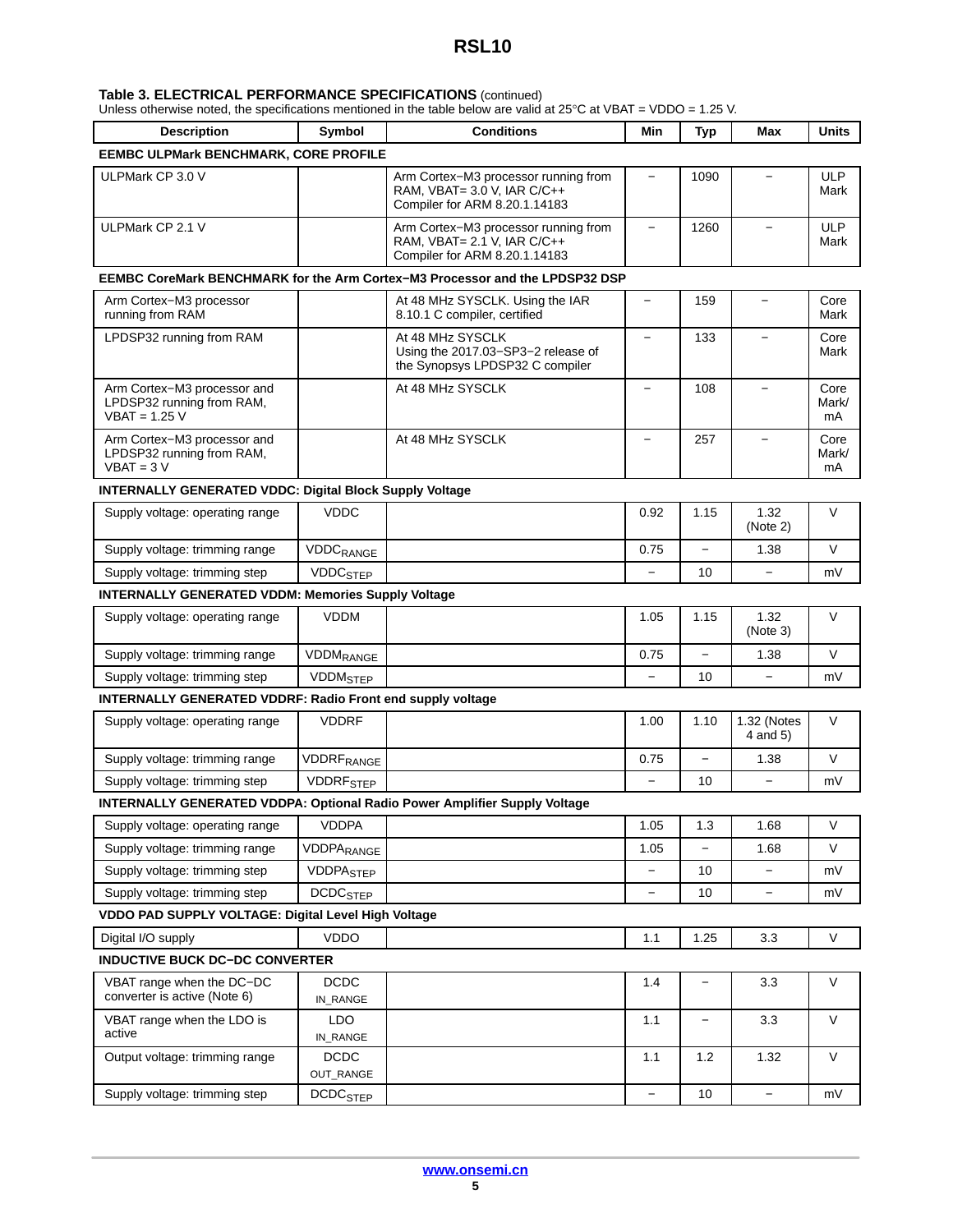#### **Table [3.](#page-3-0) ELECTRICAL PERFORMANCE SPECIFICATIONS** (continued)

| <b>Description</b>                                       | Symbol                     | <b>Conditions</b>                                                                         | Min                      | <b>Typ</b>               | Max                      | <b>Units</b> |
|----------------------------------------------------------|----------------------------|-------------------------------------------------------------------------------------------|--------------------------|--------------------------|--------------------------|--------------|
| <b>POWER-ON RESET</b>                                    |                            |                                                                                           |                          |                          |                          |              |
| POR voltage                                              | VBAT <sub>POR</sub>        |                                                                                           | 0.4                      | 0.8                      | 1.0                      | V            |
| <b>RADIO FRONT-END: General Specifications</b>           |                            |                                                                                           |                          |                          |                          |              |
| RF input impedance                                       | $Z_{\text{in}}$            | Single ended                                                                              | $\overline{\phantom{0}}$ | 50                       | $\overline{\phantom{a}}$ | Ω            |
| Input reflection coefficient                             | $S_{11}$                   | All channels                                                                              |                          |                          | -8                       | dB           |
| Data rate FSK / MSK / GFSK                               | $R_{FSK}$                  | OQPSK as MSK                                                                              | 62.5                     | 1000                     | 3000                     | kbps         |
| Data rate 4-FSK                                          |                            |                                                                                           |                          | $\equiv$                 | 4000                     | kbps         |
| On-air data rate                                         | bps                        | <b>GFSK</b>                                                                               | 250                      |                          | 2000                     | kbps         |
| <b>RADIO FRONT-END: Crystal and Clock Specifications</b> |                            |                                                                                           |                          |                          |                          |              |
| Xtal frequency                                           | $F_{\text{XTAL}}$          | Fundamental                                                                               |                          | 48                       |                          | MHz          |
| Equiv. series Res.                                       | <b>ESR<sub>XTAL</sub></b>  | RSL10 has internal load capacitors,<br>additional external capacitors are not<br>required | 20                       |                          | 80                       | Ω            |
| Differential equivalent load<br>capacitance              | $CL_{\text{XTAL}}$         | Internal load capacitors<br>(NO EXTERNAL LOAD CAPACITORS<br><b>REQUIRED)</b>              | 6                        | 8                        | 10                       | pF           |
| Settling time                                            |                            |                                                                                           |                          | 0.5                      | 1.5                      | ms           |
| <b>RADIO FRONT-END: Synthesizer Specifications</b>       |                            |                                                                                           |                          |                          |                          |              |
| Frequency range                                          | $F_{RF}$                   | Supported carrier frequencies                                                             | 2360                     | $\overline{\phantom{0}}$ | 2500                     | <b>MHz</b>   |
| RX frequency step                                        |                            | RX Mode frequency synthesizer<br>resolution                                               |                          |                          | 100                      | Hz           |
| TX frequency step                                        |                            | TX Mode frequency synthesizer<br>resolution                                               | $\overline{\phantom{0}}$ | $\overline{\phantom{0}}$ | 600                      | Hz           |
| PLL Settling time, RX                                    | t <sub>PLL_RX</sub>        | RX Mode                                                                                   | $\overline{\phantom{0}}$ | 15                       | 25                       | μs           |
| PLL Settling time, TX                                    | <sup>t</sup> PLL TX        | TX mode, BLE modulation                                                                   | $\overline{\phantom{0}}$ | 5                        | 10                       | μS           |
| RADIO FRONT-END: Receive Mode Specifications             |                            |                                                                                           |                          |                          |                          |              |
| Current consumption at 1 Mbps,<br>$VBAT = 1.25 V$        | <b>IBAT<sub>RFRX</sub></b> | $VDDRF = 1.1 V, 100%$ duty cycle                                                          | $\qquad \qquad -$        | 5.6                      | $\qquad \qquad -$        | mA           |
| Current consumption at 2 Mbps,<br>$V_{BAT} = 1.25 V$     | <b>IBATRERX</b>            | $VDDRF = 1.1 V, 100\%$ duty cycle                                                         |                          | 6.2                      | $\overline{\phantom{0}}$ | mA           |
| Current consumption at 1 Mbps,<br>$V_{BAT} = 3 V, DC-DC$ | <b>IBAT<sub>RFRX</sub></b> | $VDDRF = 1.1 V, 100\%$ duty cycle                                                         | $\overline{\phantom{0}}$ | 3.0                      | $\qquad \qquad -$        | mA           |
| Current consumption at 2 Mbps,<br>$V_{BAT} = 3 V, DC-DC$ | <b>IBATRFRX</b>            | $VDDRF = 1.1 V, 100\%$ duty cycle                                                         | $\qquad \qquad -$        | 3.4                      | $\overline{\phantom{0}}$ | mA           |
| RX Sensitivity, 0.25 Mbps                                |                            | 0.1% BER (Notes 7, 8)                                                                     | $\qquad \qquad -$        | -97                      | $\overline{\phantom{0}}$ | dBm          |
| RX Sensitivity, 0.5 Mbps                                 |                            | 0.1% BER (Notes 7, 8)                                                                     | $\qquad \qquad -$        | -96                      | $\qquad \qquad -$        | dBm          |
| RX Sensitivity, 1 Mbps, BLE                              |                            | 0.1% BER (Notes 7, 8) Single-ended<br>on chip antenna match to 50 $\Omega$                | $\overline{\phantom{0}}$ | $-94$                    |                          | dBm          |
| RX Sensitivity, 2 Mbps, BLE                              |                            | 0.1% BER (Notes 7, 8)                                                                     | $\overline{\phantom{0}}$ | $-92$                    | $\overline{\phantom{m}}$ | dBm          |
| RSSI effective range                                     |                            | <b>Without AGC</b>                                                                        | $\qquad \qquad -$        | 60                       | $\qquad \qquad -$        | dB           |
| RSSI step size                                           |                            |                                                                                           |                          | 2.4                      |                          | dB           |
| RX AGC range                                             |                            |                                                                                           | $\qquad \qquad -$        | 48                       | $\qquad \qquad -$        | dВ           |
| RX AGC step size                                         |                            | Programmable                                                                              | $\qquad \qquad -$        | 6                        | $\qquad \qquad -$        | dB           |
| Max usable signal level                                  |                            | 0.1% BER                                                                                  | $\mathbf 0$              | 5                        | $\qquad \qquad -$        | dBm          |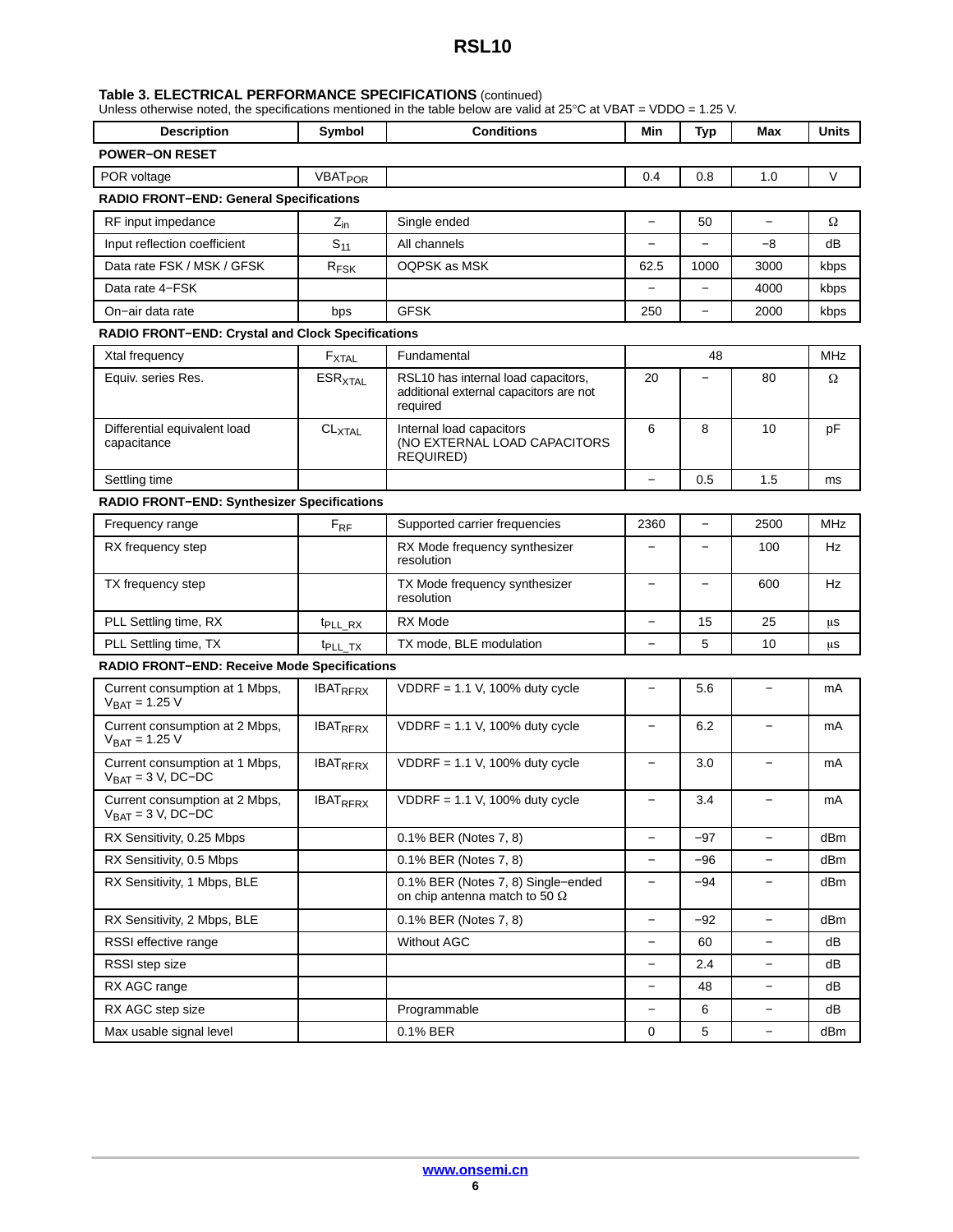#### **Table [3.](#page-3-0) ELECTRICAL PERFORMANCE SPECIFICATIONS** (continued)

| <b>Description</b>                                       | Symbol                     | <b>Conditions</b>                                                                                                | Min                      | Typ                      | Max                      | <b>Units</b>    |
|----------------------------------------------------------|----------------------------|------------------------------------------------------------------------------------------------------------------|--------------------------|--------------------------|--------------------------|-----------------|
| RADIO FRONT-END: Transmit Mode Specifications            |                            |                                                                                                                  |                          |                          |                          |                 |
| Tx peak power consumption at<br>$VBAT = 1.25 V (Note 9)$ | <b>IBAT<sub>RFTX</sub></b> | Tx power 0 dBm, $VDDRF = 1.07 V$ ,<br>VDDPA: off, LDO mode                                                       | $\overline{\phantom{0}}$ | 8.9                      | $\overline{\phantom{a}}$ | mA              |
|                                                          |                            | Tx power 3 dBm, $VDDRF = 1.1 V$ ,<br>VDDPA = 1.26 V, LDO mode                                                    | $\qquad \qquad -$        | 17.4                     | $\equiv$                 | mA              |
|                                                          |                            | Tx power 6 dBm, $VDDRF = 1.1 V$ ,<br>VDDPA = 1.60 V, LDO mode                                                    | $\equiv$                 | 25                       | $\equiv$                 | mA              |
| Tx peak power consumption at<br>$VBAT = 3 V (Note 9)$    | <b>IBAT<sub>RFTX</sub></b> | Tx power 0 dBm, $VDDRF = 1.07 V$ ,<br>VDDPA: off, DC-DC mode                                                     | $\overline{\phantom{0}}$ | 4.6                      | $\equiv$                 | mA              |
|                                                          |                            | Tx power 3 dBm, $VDDRF = 1.1 V$ ,<br>$VDDPA = 1.26$ V, DC-DC mode                                                | $\overline{\phantom{0}}$ | 8.6                      | $\equiv$                 | mA              |
|                                                          |                            | Tx power 6 dBm, $VDDRF = 1.1 V$ ,<br>$VDDPA = 1.60 V$ , DC-DC mode                                               | $\qquad \qquad -$        | 12                       | $\overline{\phantom{a}}$ | mA              |
| Transmit power range                                     |                            | BLE or 802.15.4 OQPSK                                                                                            | $-17$                    | $+0.5$                   | $+6$                     | dB <sub>m</sub> |
| Transmit power step size                                 |                            | Full band.                                                                                                       |                          | 2                        |                          | dB              |
| Transmit power accuracy                                  |                            | Tx power 3 dBm. Full band. Relative to<br>the typical value.                                                     | $-1.5$                   | $\qquad \qquad -$        | $+1$                     | dB              |
|                                                          |                            | Tx power 0 dBm. Full band. Relative to<br>the typical value.                                                     | $-1.5$                   | $\overline{\phantom{0}}$ | 1.5                      | dB              |
| Power in 2 <sup>nd</sup> harmonic                        |                            | 0 dBm mode. 50 $\Omega$ for "Typ" value.<br>(Note 10)                                                            | $\qquad \qquad -$        | -31                      | $-18$                    | dB <sub>m</sub> |
| Power in 3rd harmonic                                    |                            | 0 dBm mode. 50 $\Omega$ for "Typ" value.<br>(Note 10)                                                            | $\qquad \qquad -$        | -40                      | $-31$                    | dB <sub>m</sub> |
| Power in 4 <sup>th</sup> harmonic                        |                            | 0 dBm mode. 50 $\Omega$ for "Typ" value.<br>(Note 10)                                                            | $\qquad \qquad -$        | -49                      | $-42$                    | dBm             |
| <b>ADC</b>                                               |                            |                                                                                                                  |                          |                          |                          |                 |
| Resolution                                               | <b>ADC<sub>RES</sub></b>   |                                                                                                                  | 8                        | 12                       | 14                       | bits            |
| Input voltage range                                      | <b>ADC<sub>RANGE</sub></b> |                                                                                                                  | 0                        |                          | 2                        | V               |
| <b>INL</b>                                               | <b>ADC<sub>INL</sub></b>   |                                                                                                                  | $-2$                     | $\overline{\phantom{0}}$ | $+2$                     | mV              |
| <b>DNL</b>                                               | <b>ADC<sub>DNL</sub></b>   |                                                                                                                  | $-1$                     | $\overline{a}$           | $+1$                     | mV              |
| Channel sampling frequency                               | ADC <sub>CH SF</sub>       | For the 8 channels sequentially.<br>$SLOWCLK = 1 MHz$                                                            | 0.0195                   | $\qquad \qquad -$        | 6.25                     | kHz             |
| <b>32 kHz ON-CHIP RC OSCILLATOR</b>                      |                            |                                                                                                                  |                          |                          |                          |                 |
| <b>Untrimmed Frequency</b>                               | Freq <sub>UNTR</sub>       |                                                                                                                  | 20                       | 32                       | 50                       | kHz             |
| Trimming steps                                           | Steps                      |                                                                                                                  | $\qquad \qquad -$        | 1.5                      | $\overline{\phantom{a}}$ | $\%$            |
| <b>3 MHz ON-CHIP RC OSCILLATOR</b>                       |                            |                                                                                                                  |                          |                          |                          |                 |
| <b>Untrimmed Frequency</b>                               | Freq <sub>UNTR</sub>       |                                                                                                                  | 2                        | 3                        | 5                        | MHz             |
| Trimming steps                                           | <b>Steps</b>               |                                                                                                                  | $\overline{\phantom{0}}$ | 1.5                      | $\overline{\phantom{0}}$ | %               |
| Hi Speed mode                                            | Fhi                        |                                                                                                                  | $\overline{\phantom{0}}$ | 10                       | $\overline{\phantom{m}}$ | <b>MHz</b>      |
| 32 kHz ON-CHIP CRYSTAL OSCILLATOR (Note 11)              |                            |                                                                                                                  |                          |                          |                          |                 |
| <b>Output Frequency</b>                                  | Freq <sub>32k</sub>        | Depends on xtal parameters                                                                                       | $\qquad \qquad -$        | 32768                    | $\overline{\phantom{0}}$ | Hz              |
| Startup time                                             |                            |                                                                                                                  |                          | 1                        | 3                        | s               |
| Internal load trimming range                             |                            | Steps of 0.4 pF                                                                                                  | 0                        |                          | 25.2                     | pF              |
| Load Capacitance                                         |                            | No external load capacitors required.<br>Maximum external parasitic capacity<br>allowed (package, routing, etc.) | $\overline{\phantom{0}}$ |                          | 3.5                      | pF              |
| <b>ESR</b>                                               |                            |                                                                                                                  | $\overline{\phantom{0}}$ | $\overline{\phantom{0}}$ | 100                      | kΩ              |
| Duty Cycle                                               |                            |                                                                                                                  | 40                       | 50                       | 60                       | %               |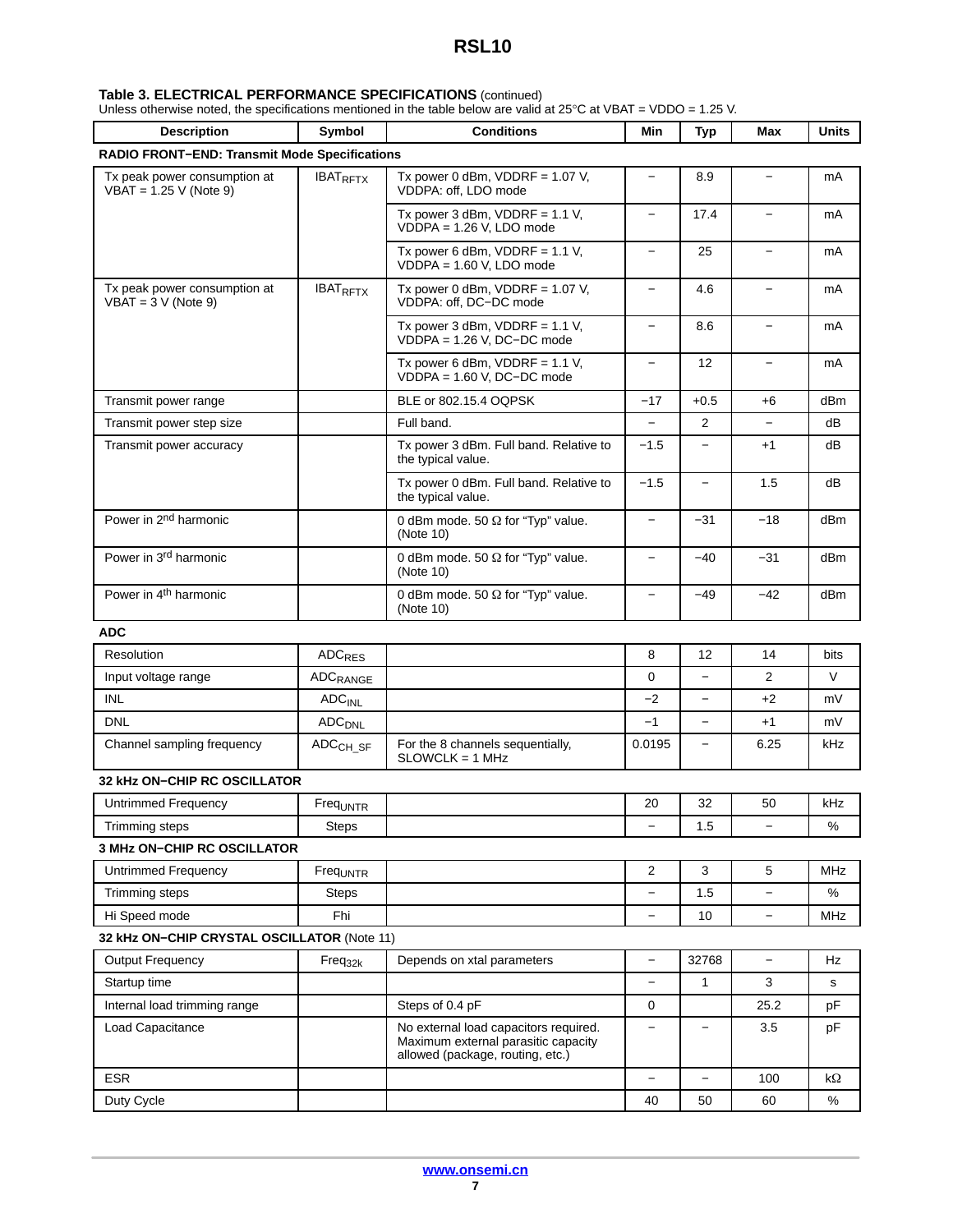#### <span id="page-7-0"></span>**Table [3.](#page-3-0) ELECTRICAL PERFORMANCE SPECIFICATIONS** (continued)

|                                                                                                                                                                                                                                                                                                                                                                                                                                                                                                                                                                                                                             | Symbol          | <b>Conditions</b>                                                                                                                                                                                                                                                                                                                                                                                                                                                                                                                                                                                                                                                                                                                                                                                                                                                                                        | Min                                                                                                        | Typ                      | Max                      | Units                     |
|-----------------------------------------------------------------------------------------------------------------------------------------------------------------------------------------------------------------------------------------------------------------------------------------------------------------------------------------------------------------------------------------------------------------------------------------------------------------------------------------------------------------------------------------------------------------------------------------------------------------------------|-----------------|----------------------------------------------------------------------------------------------------------------------------------------------------------------------------------------------------------------------------------------------------------------------------------------------------------------------------------------------------------------------------------------------------------------------------------------------------------------------------------------------------------------------------------------------------------------------------------------------------------------------------------------------------------------------------------------------------------------------------------------------------------------------------------------------------------------------------------------------------------------------------------------------------------|------------------------------------------------------------------------------------------------------------|--------------------------|--------------------------|---------------------------|
|                                                                                                                                                                                                                                                                                                                                                                                                                                                                                                                                                                                                                             |                 | DC CHARACTERISTICS OF THE DIGITAL PADS - With VDDO = 2.97 V - 3.3 V, nominal: 3.0 V Logic                                                                                                                                                                                                                                                                                                                                                                                                                                                                                                                                                                                                                                                                                                                                                                                                                |                                                                                                            |                          |                          |                           |
| Voltage level for high input                                                                                                                                                                                                                                                                                                                                                                                                                                                                                                                                                                                                | V <sub>IH</sub> |                                                                                                                                                                                                                                                                                                                                                                                                                                                                                                                                                                                                                                                                                                                                                                                                                                                                                                          | 2                                                                                                          | $\overline{\phantom{0}}$ | $VDDO+0.3$               | V                         |
| Voltage level for low input                                                                                                                                                                                                                                                                                                                                                                                                                                                                                                                                                                                                 | $V_{IL}$        |                                                                                                                                                                                                                                                                                                                                                                                                                                                                                                                                                                                                                                                                                                                                                                                                                                                                                                          | VSSD-<br>0.3                                                                                               | $\overline{\phantom{0}}$ | 0.8                      | V                         |
|                                                                                                                                                                                                                                                                                                                                                                                                                                                                                                                                                                                                                             |                 | DC CHARACTERISTICS OF THE DIGITAL PADS - With VDDO = 1.1 V - 1.32 V, nominal: 1.2 V Logic                                                                                                                                                                                                                                                                                                                                                                                                                                                                                                                                                                                                                                                                                                                                                                                                                |                                                                                                            |                          |                          |                           |
| Voltage level for high Input                                                                                                                                                                                                                                                                                                                                                                                                                                                                                                                                                                                                | V <sub>IH</sub> |                                                                                                                                                                                                                                                                                                                                                                                                                                                                                                                                                                                                                                                                                                                                                                                                                                                                                                          | $0.65*$<br><b>VDDO</b>                                                                                     | $\overline{\phantom{0}}$ | $VDDO+0.3$               | V                         |
| Voltage level for low input                                                                                                                                                                                                                                                                                                                                                                                                                                                                                                                                                                                                 | $V_{IL}$        |                                                                                                                                                                                                                                                                                                                                                                                                                                                                                                                                                                                                                                                                                                                                                                                                                                                                                                          | VSSD-<br>0.3                                                                                               |                          | 0.35* VDDO               | V                         |
| <b>DIO DRIVE STRENGTH</b>                                                                                                                                                                                                                                                                                                                                                                                                                                                                                                                                                                                                   |                 |                                                                                                                                                                                                                                                                                                                                                                                                                                                                                                                                                                                                                                                                                                                                                                                                                                                                                                          |                                                                                                            |                          |                          |                           |
| DIO drive strength                                                                                                                                                                                                                                                                                                                                                                                                                                                                                                                                                                                                          | <b>IDIO</b>     |                                                                                                                                                                                                                                                                                                                                                                                                                                                                                                                                                                                                                                                                                                                                                                                                                                                                                                          | 2                                                                                                          | 12                       | 12                       | mA                        |
| <b>FLASH SPECIFICATIONS</b>                                                                                                                                                                                                                                                                                                                                                                                                                                                                                                                                                                                                 |                 |                                                                                                                                                                                                                                                                                                                                                                                                                                                                                                                                                                                                                                                                                                                                                                                                                                                                                                          |                                                                                                            |                          |                          |                           |
| Endurance of the 384 kB of flash                                                                                                                                                                                                                                                                                                                                                                                                                                                                                                                                                                                            |                 |                                                                                                                                                                                                                                                                                                                                                                                                                                                                                                                                                                                                                                                                                                                                                                                                                                                                                                          | 100,000                                                                                                    |                          |                          | write/<br>erase<br>cycles |
| Endurance for sections NVR1,<br>NVR2, and NVR3 (6 kB in total)                                                                                                                                                                                                                                                                                                                                                                                                                                                                                                                                                              |                 |                                                                                                                                                                                                                                                                                                                                                                                                                                                                                                                                                                                                                                                                                                                                                                                                                                                                                                          | 1000                                                                                                       | $\overline{\phantom{0}}$ | $\overline{\phantom{0}}$ | write/<br>erase<br>cycles |
| Retention                                                                                                                                                                                                                                                                                                                                                                                                                                                                                                                                                                                                                   |                 |                                                                                                                                                                                                                                                                                                                                                                                                                                                                                                                                                                                                                                                                                                                                                                                                                                                                                                          | 25                                                                                                         |                          |                          | years                     |
| (参考译文)<br>除非另有说明,<br>中所列性能参数不一致。                                                                                                                                                                                                                                                                                                                                                                                                                                                                                                                                                                                            |                 | "电气特性"表格中列出的是所列测试条件下的产品性能参数。如果在不同条件下运行,产品性能可能与"电气特性"表格                                                                                                                                                                                                                                                                                                                                                                                                                                                                                                                                                                                                                                                                                                                                                                                                                                                   | performance may not be indicated by the Electrical Characteristics if operated under different conditions. |                          |                          |                           |
| 5. The VDDRF calibrated targets are:<br>$-1.10$ V (TX power $> 0$ dBm, with optimal RX sensitivity)<br>$-1.07$ V (TX power = 0 dBm)<br>$-1.20$ V (TX power = 2 dBm)<br>The VDDPA calibrated targets are:<br>$-1.30V$<br>$-1.26$ V (TX power = 3 dBm, assumes VDDRF = 1.10 V)<br>$-1.60$ V (TX power = 6 dBm, assumes VDDRF = 1.10 V)<br>is possible to save power by activating the DC-DC converter to generate VCC.<br>7. Signal generated by RF tester.<br>of the QFN package which is in close proximity to on-chip inductors.<br>11. These specifications have been validated with the Epson Toyocom $MC - 306$ crystal |                 | 2. The maximum VDDC voltage cannot exceed the VBAT input voltage or the VCC output from the buck converter.<br>3. The maximum VDDM voltage cannot exceed the VBAT input voltage or the VCC output from the buck converter.<br>4. The maximum VDDRF voltage cannot exceed the VBAT input voltage or the VCC output from the buck converter.<br>6. The LDO can be used to regulate down from VBAT and generate VCC. For VBAT values higher than 1.5 V, the LDO is less efficient and it<br>8. 0.5 to 1.0 dB degradation in the RX sensitivity is present on the QFN package vs WLCSP. This is attributed to the presence of the metal slug<br>9. All values are based on evaluation board performance at the antenna connector, including the harmonic filter loss<br>10. The values shown here are without RF filter. Harmonics need to be filtered with an external filter (See "RF Filter" on Table 6). |                                                                                                            |                          |                          |                           |
| Table 4. VDDM Target Trimming Voltage in Function of VDDO Voltage                                                                                                                                                                                                                                                                                                                                                                                                                                                                                                                                                           |                 |                                                                                                                                                                                                                                                                                                                                                                                                                                                                                                                                                                                                                                                                                                                                                                                                                                                                                                          |                                                                                                            |                          |                          |                           |
| <b>VDDM Voltage (V)</b>                                                                                                                                                                                                                                                                                                                                                                                                                                                                                                                                                                                                     |                 | <b>DIO_PAD_CFG DRIVE</b>                                                                                                                                                                                                                                                                                                                                                                                                                                                                                                                                                                                                                                                                                                                                                                                                                                                                                 |                                                                                                            |                          | Maximum VDDO Voltage (V) |                           |
| 1.05                                                                                                                                                                                                                                                                                                                                                                                                                                                                                                                                                                                                                        |                 | 1                                                                                                                                                                                                                                                                                                                                                                                                                                                                                                                                                                                                                                                                                                                                                                                                                                                                                                        |                                                                                                            |                          | 2.7                      |                           |
| 1.05<br>1.10                                                                                                                                                                                                                                                                                                                                                                                                                                                                                                                                                                                                                |                 | 0<br>0                                                                                                                                                                                                                                                                                                                                                                                                                                                                                                                                                                                                                                                                                                                                                                                                                                                                                                   |                                                                                                            |                          | 3.2<br>3.3               |                           |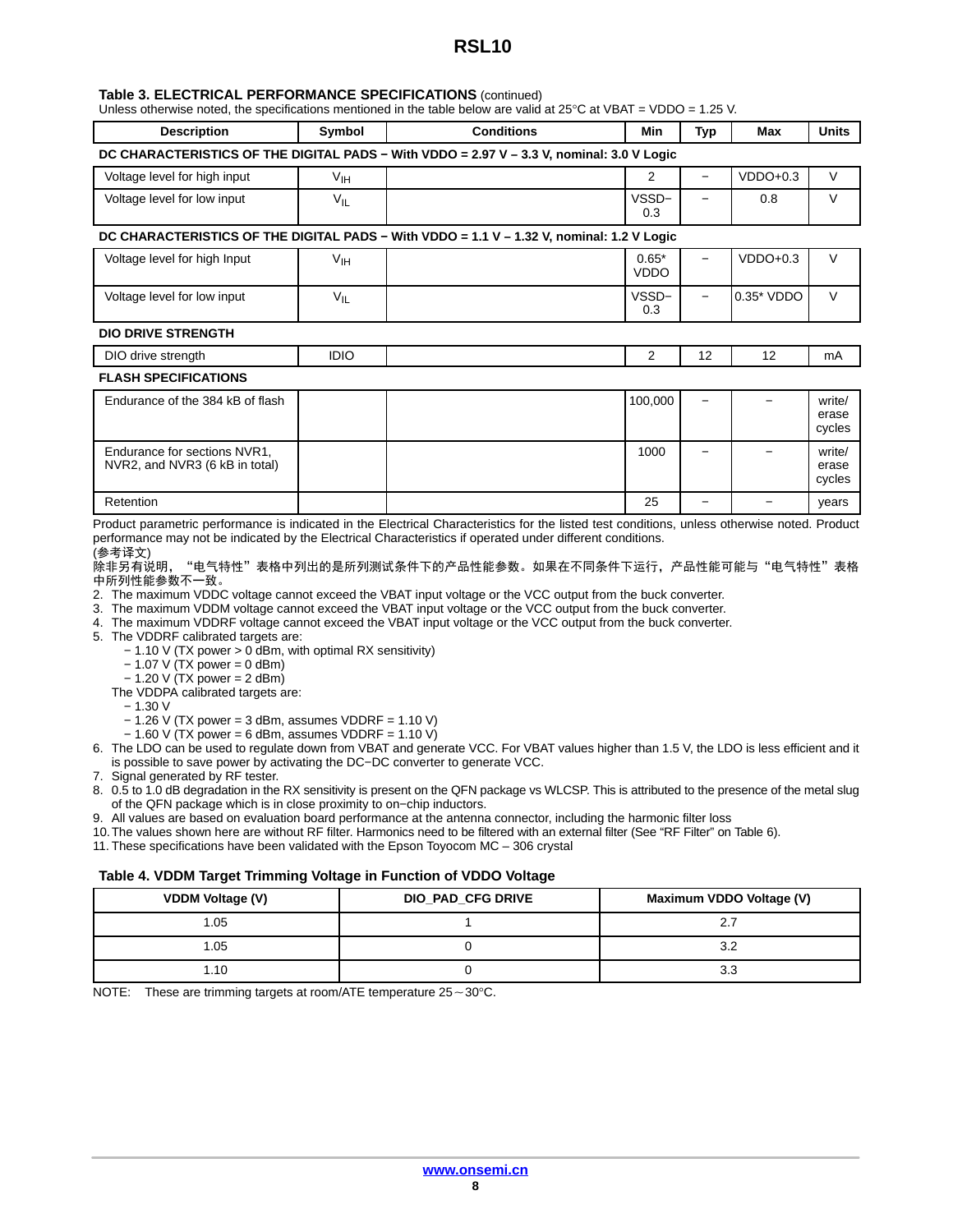#### <span id="page-8-0"></span>**Table 5. VDDC Target Trimming Voltage in Function of SYSCLK Frequency**

| <b>VDDC Voltage (V)</b>                                                             | <b>Maximum SYSCLK Frequency (MHz)</b> | <b>Restriction</b>                                                               |
|-------------------------------------------------------------------------------------|---------------------------------------|----------------------------------------------------------------------------------|
| 0.92                                                                                | $\leq 24$                             | The ADC will be functional in low frequency<br>mode and between 0 and 85°C only. |
| 1.00                                                                                | $\leq 24$                             | Fully functional                                                                 |
| 1.05                                                                                | 48                                    | Fully functional                                                                 |
| NOTE:<br>These are trimming targets at room/ATE temperature $25 \sim 30^{\circ}$ C. |                                       |                                                                                  |

#### **Table 6. RECOMMENDED EXTERNAL COMPONENTS:**

| <b>Components</b>   | <b>Function</b>                    | Recommended typical value                                     | <b>Tolerance</b> |
|---------------------|------------------------------------|---------------------------------------------------------------|------------------|
| Cap (VBAT-VSSA)     | <b>VBAT</b> decoupling             | 4.7 $\mu$ F // 100 pF (Note 12)                               | $\pm 20\%$       |
| Cap (VDDO-VSSD)     | VDDO decoupling                    | $1 \mu F$                                                     | $\pm 20\%$       |
| Cap (VDDRF-VSSRF)   | <b>VDDRF</b> decoupling            | $2.2 \mu F$                                                   | ±20%             |
| Cap (VCC-VSSA)      | VCC decoupling                     | Low ESR 2.2 $\mu$ F (Note 13) or 4.7 $\mu$ F                  | ±20%             |
| Cap (VDDA-VSSA)     | VDDA decoupling                    | $1 \mu F$                                                     | ±20%             |
| Cap (CAP0-CAP1)     | Pump capacitor for the charge pump | $1 \mu F$                                                     | ±20%             |
| Inductor (DC-DC)    | DC-DC converter inductance         | Low ESR 2.2 µH (See Table 7 below)                            | $\pm 20\%$       |
| Xtal 32 kHz         | Xtal for 32 kHz oscillator         | $- MC - 306$ , Epson<br>- CM8V-T1A, Micro Crystal Switzerland |                  |
| Xtal 48 MHz         | Xtal for 48 MHz oscillator         | 8Q-48.000MEEV-T, TXC Corporation, Taiwan                      |                  |
| RF filter (Note 14) | External harmonic filter           | 1.5 pF / 3 nH / 1.5 pF / 1.8 nH                               | $\pm 20\%$       |

NOTE: All capacitors used must have good RF performance.

12.The recommended decoupling capacitance uses 2 capacitors with the values specified.

13.Example: AMK105BJ225\_P, Taiyo Yuden.

14.For improved harmonic performance in environments where RSL10 is operating in close proximity to smartphones or base stations, FBAR filters such as the Broadcom ACPF−7924 can be applied instead of the suggested discrete harmonic filter.

## **Table 7. RECOMMENDED DC−DC CONVERTER INDUCTANCE TABLE**

| <b>Manufacturer</b> | <b>Part Number</b> | <b>Case Size</b>                           | <b>Comments</b>                                                                                                                                                                                                                                                    |
|---------------------|--------------------|--------------------------------------------|--------------------------------------------------------------------------------------------------------------------------------------------------------------------------------------------------------------------------------------------------------------------|
| Taiyo Yuden         | CKP2012N 2R2       | 0805 SMD with<br>$T_{\text{max}}$ = 1.0 mm | A degradation of 1 dB in the RX sensitivity is expected in DC-DC mode<br>(Vbat = $3.3$ V) versus LDO mode operation.                                                                                                                                               |
| Taiyo Yuden         | CBMF1608T2R2M      | 0603 SMD with<br>$T_{\text{max}}$ = 1.0 mm | A degradation of <1 dB in RX sensitivity is expected in DC-DC mode<br>(Vbat $=$ 3.3 V) versus LDO mode operation. Also, the current drawn from<br>the battery will be 4-10% higher than when the CKP2012N_2R2 is used<br>depending on operation mode and settings. |

NOTE: Values have been measured on the QFN version of the RSL10 development board.

#### **PCB设计指南**

- 1. 解耦电容应当尽可能靠近相关焊球放置。
- 2. 差分输出信号传输路径应当尽可能对称。
- 3. 应当尽可能屏蔽掉模拟输入信号。
- 4. 密切注意寄生耦合电容。
- 5. 设计PCB时应当特别注意, 以获得良好的射频性能。
- 6. 应当采用多层PCB, 并在天线匹配电路正下方的内层设置禁区, 以降低影响射频性能的杂散电容。
- 7. 所有电源电压应当通过高性能射频电容, 尽可能靠近其相应引脚解耦。这些电源应当相互分隔布置, 尽量布 置在不同层(通过PCB上的短线从芯片引脚连接至电源)。
- 8. 数字信号传输路径不得靠近晶体或电源线。
- 9. 适当的DC-DC元件设置和布局对DC-DC模式下的RX灵敏度性能至关重要。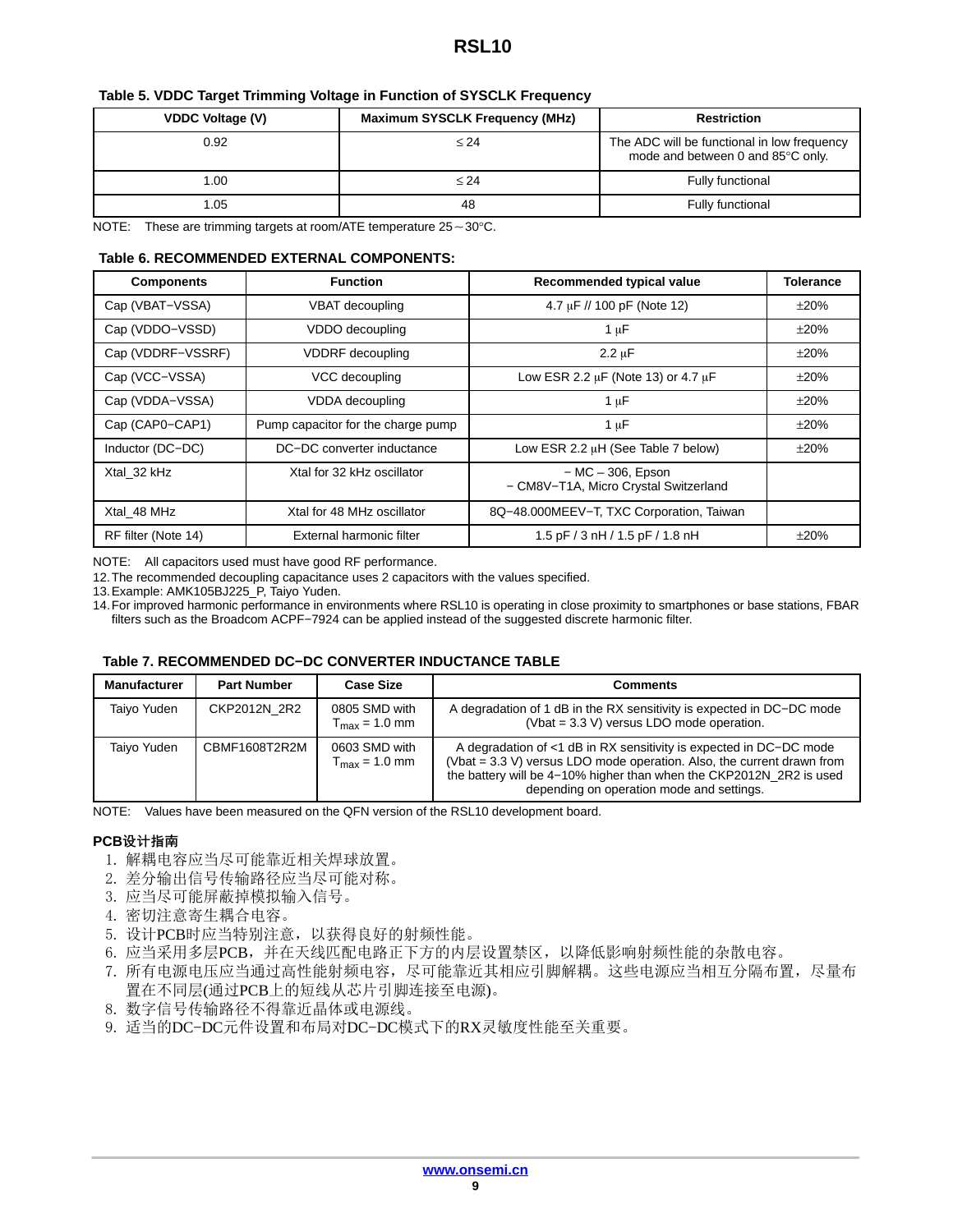#### **Table 8. BUMP AND COATING SPECIFICATIONS**

| <b>Subject</b>                 | <b>Specification</b> |
|--------------------------------|----------------------|
| <b>Bump metallization</b>      | Sn 97.7%/Ag 2.3%     |
| Backside coating specification | Lintec Adwill LC2850 |
| Backside coating thickness     | 25 um                |



**Figure 2. RSL10 Application Diagram in Buck Mode**



**Figure 3. RSL10 Application Diagram in LDO Mode**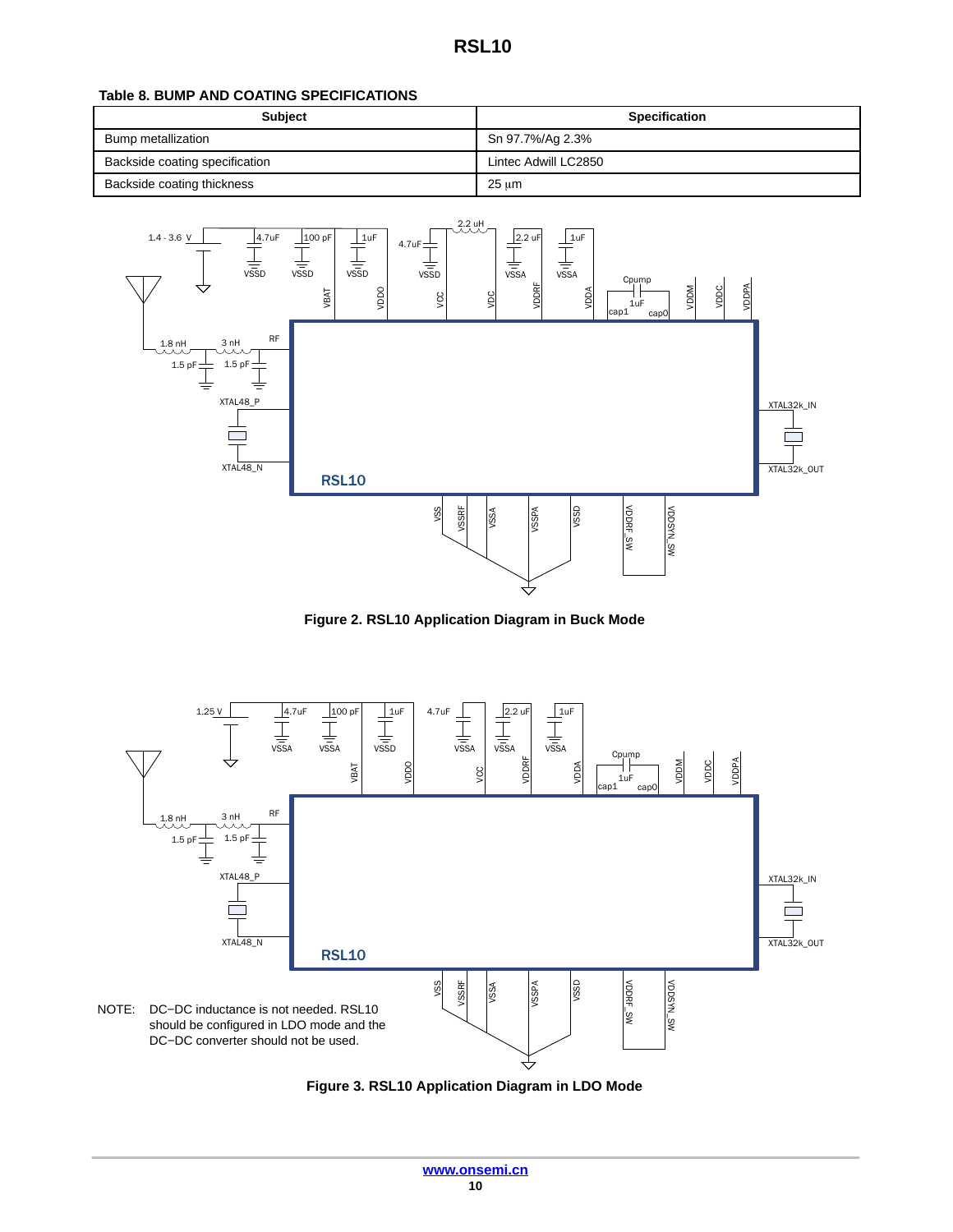| Pad Name         | <b>Description</b>                               | <b>Power</b><br>Domain | <b>VO</b> | A/D | Pull | Pad #.<br><b>WLCSP</b> | Pad #,<br>QFN48 |
|------------------|--------------------------------------------------|------------------------|-----------|-----|------|------------------------|-----------------|
| <b>VBAT</b>      | Battery input voltage                            | <b>VBAT</b>            |           | P   |      | K5, K7, K10            | 9               |
| <b>VDC</b>       | DC-DC output voltage to external LC filter       |                        | O         | A   |      | J11                    | 10 <sup>1</sup> |
| <b>VCC</b>       | DC-DC filtered output                            |                        |           | P/A |      | K11                    | 12              |
| XTAL32 IN        | Xtal input pin for 32 kHz xtal                   |                        | 1/O       | A   |      | L10                    | 14              |
| XTAL32 OUT       | Xtal output pin for 32 kHz xtal                  |                        | 1/O       | A   |      | L11                    | 13              |
| <b>VSSA</b>      | Analog ground                                    |                        | $l/O$     | P   |      | E <sub>10</sub>        | 8               |
| <b>RES</b>       | <b>RESERVED</b>                                  |                        |           | D   | D    | F <sub>8</sub>         | 11              |
| <b>VDDA</b>      | Charge pump output for analog and flash supplies | <b>VDDA</b>            | 1/O       | P/A |      | F11                    | 5               |
| <b>VDDRF</b>     | LDO's output for radio voltage supply            |                        | $l/O$     | P/A |      | A11                    | 48              |
| CAP <sub>0</sub> | Pump capacitor connection                        |                        | $\circ$   | A   |      | H <sub>11</sub>        | $\overline{7}$  |
| CAP1             | Pump capacitor connection                        |                        | O         | A   |      | G10                    | 6               |
| <b>AOUT</b>      | Analog test pin                                  |                        | $\Omega$  | A   |      | L <sub>6</sub>         | 4               |
| <b>VDDRF SW</b>  | Supply pin for the RF                            | VDDRF_SW               |           | P/A |      | A9                     | 47              |
| <b>VDDSYN SW</b> | Supply pin for the radio synthesizer             |                        |           | P/A |      | B <sub>8</sub>         | 45              |
| <b>VSSRF</b>     | RF analog ground                                 |                        | 1/O       | P   |      | B <sub>9</sub>         | 46              |
| XTAL48 N         | Negative input for the 48 MHz xtal block         |                        | 1/O       | A   |      | A <sub>6</sub>         | 43              |
| XTAL48_P         | Positive input for the 48 MHz xtal block         |                        | 1/O       | A   |      | A <sub>8</sub>         | 44              |
| <b>VDDPA</b>     | Radio power amplifier voltage supply             | <b>VDDPA</b>           | 1/O       | P/A |      | C <sub>11</sub>        | 2               |
| <b>VSSPA</b>     | Radio power amplifier ground                     |                        | 1/O       | P   |      | D <sub>11</sub>        | 3               |
| <b>RF</b>        | RF signal input/output (Antenna)                 | <b>RF</b>              | 1/O       | A   |      | <b>B11</b>             | 1               |
| <b>VPP</b>       | Flash high voltage access                        | <b>VPP</b>             | I/O       | A   |      | J6                     | 17              |

#### <span id="page-10-0"></span>**Table 9. CHIP INTERFACE SPECIFICATIONS**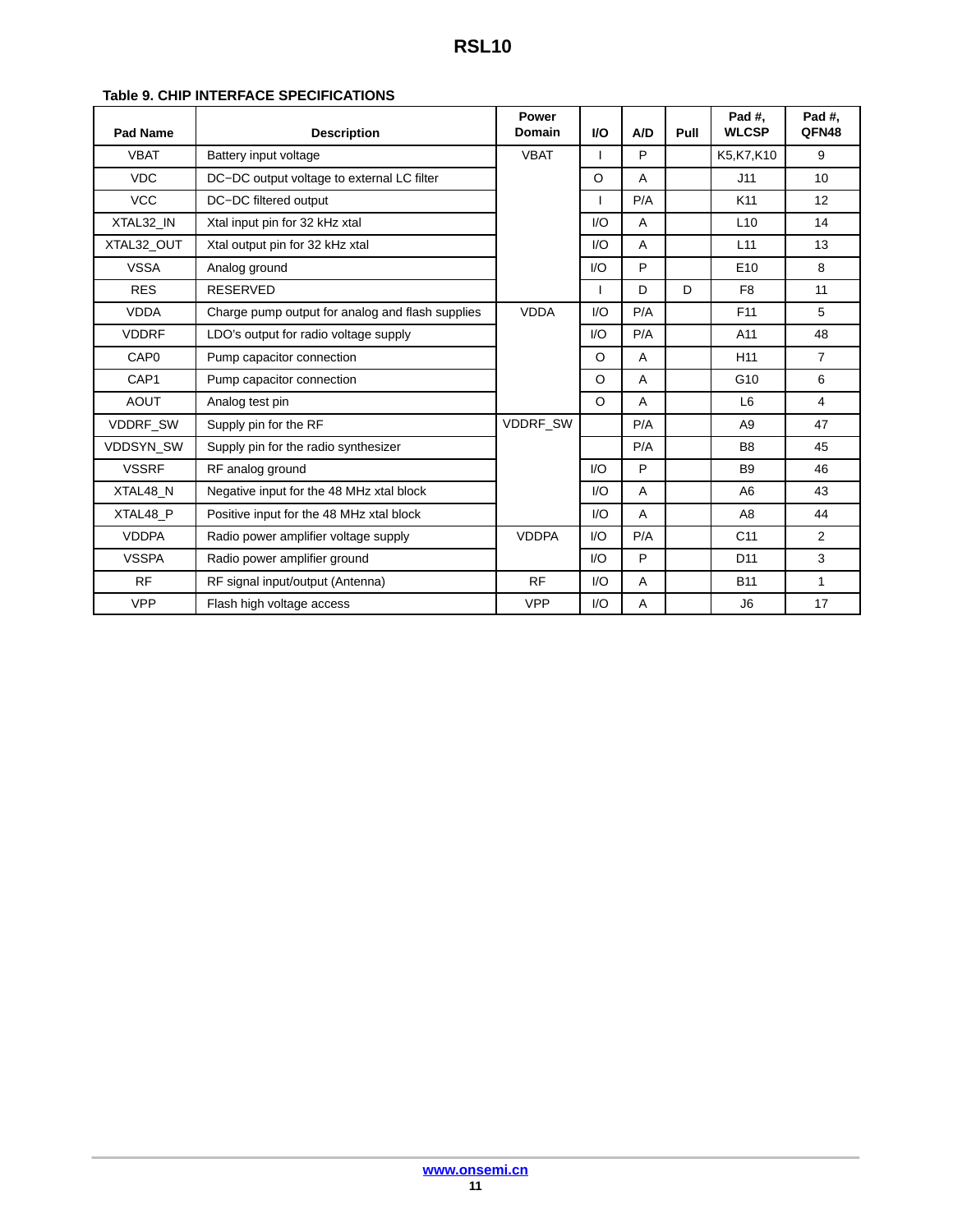| <b>Pad Name</b> | <b>Description</b>                            | Power<br><b>Domain</b> | <b>VO</b>               | A/D | Pull | Pad #,<br><b>WLCSP</b> | Pad #,<br>QFN48 |
|-----------------|-----------------------------------------------|------------------------|-------------------------|-----|------|------------------------|-----------------|
| <b>NRESET</b>   | Reset pin                                     | <b>VDDO</b>            | T                       | D   | U1   | L9                     | 16              |
| <b>WAKEUP</b>   | Wake-up pin for power modes                   |                        | T                       | A   |      | L <sub>8</sub>         | 15              |
| <b>VDDC</b>     | LDO output for Core logic voltage supply      |                        | 1/O                     | P   |      | H <sub>6</sub>         | 19              |
| <b>VDDM</b>     | LDO output for memories voltage supply        |                        | 1/O                     | P   |      | F <sub>4</sub>         | 21              |
| <b>VDDO</b>     | Digital I/O voltage supply                    |                        | T                       | P   |      | <b>B4</b>              | 36              |
| <b>VSSD</b>     | Digital ground pad for I/O                    |                        | $U$                     | P   |      | F3, D6, F9             | 28, 35          |
| VSS $(*)$       | Substrate connection for the RF part          |                        | $U$                     | P   |      | B <sub>6</sub>         | 42              |
| <b>EXTCLK</b>   | External clock input                          |                        | T                       | D   | U    | F <sub>1</sub>         | 31              |
| DIO[0]          | Digital input output / ADC 0                  |                        | 1/O                     | A/D | U/D  | L4                     | 18              |
| DIO[1]          | Digital input output / ADC 1                  |                        | 1/O                     | A/D | U/D  | L <sub>3</sub>         | 20              |
| DIO[2]          | Digital input output / ADC 2                  |                        | $\mathsf{U}\mathsf{O}$  | A/D | U/D  | L2                     | 23              |
| DIO[3]          | Digital input output / ADC 3                  |                        | $U$                     | A/D | U/D  | L1                     | 25              |
| DIO[4]          | Digital input output 4                        |                        | 1/O                     | D   | U/D  | K <sub>2</sub>         | 24              |
| DIO[5]          | Digital input output 5                        |                        | $U$                     | D   | U/D  | K1                     | 27              |
| DIO[6]          | Digital input output 6                        |                        | $U$                     | D   | U/D  | J <sub>1</sub>         | 29              |
| DIO[7]          | Digital input output 7                        |                        | 1/O                     | D   | U/D  | H1                     | 30              |
| DIO[8]          | Digital input output 8                        |                        | $U$                     | D   | U/D  | G <sub>2</sub>         | 26              |
| DIO[9]          | Digital input output 9                        |                        | 1/O                     | D   | U/D  | E2                     | 22              |
| DIO[10]         | Digital input output 10                       |                        | 1/O                     | D   | U/D  | D <sub>1</sub>         | 32              |
| DIO[11]         | Digital input output 11                       |                        | $l/O$                   | D   | U/D  | <b>B2</b>              | 38              |
| DIO[12]         | Digital input output 12                       |                        | $\mathsf{I}/\mathsf{O}$ | D   | U/D  | A <sub>1</sub>         | 37              |
| DIO[13]         | Digital input output / CM3-JTAG Test Reset    |                        | $\mathsf{U}\mathsf{O}$  | D   | U/D  | A2                     | 39              |
| DIO[14]         | Digital input output / CM3-JTAG Test Data In  |                        | $\mathsf{I}/\mathsf{O}$ | D   | U/D  | A3                     | 41              |
| DIO[15]         | Digital input output / CM3-JTAG Test Data Out |                        | 1/O                     | D   | U/D  | A4                     | 40              |
| <b>JTCK</b>     | <b>CM3-JTAG Test Clock</b>                    |                        | $\mathsf{IO}$           | D   | U    | C <sub>1</sub>         | 33              |
| <b>JTMS</b>     | <b>CM3-JTAG Test Mode State</b>               |                        | 1/O                     | D   | U    | <b>B1</b>              | 34              |

#### **Table [9](#page-10-0). CHIP INTERFACE SPECIFICATIONS** (continued)

\*VSS should be connected to VSSRF at the PCB level.

NOTE: It is recommended that the QFN package metal slug be left open/floating for optimal Rx sensitivity performance

#### **Legend:**

Type:  $A =$  analog;  $D =$  digital;  $I =$  input;  $O =$  output;  $P =$  power

Pull:  $U = \text{pull up}$ ;  $D = \text{pull down}$ 

Pull up: selectable between 10 k $\Omega$  and 250 k $\Omega$ . U1 = pull up, 200 k $\Omega$ .

Pull down: 250 k $\Omega$ 

All digital pads have a Schmitt trigger input.

All DIO pads have a programmable <sup>12</sup>C low pass filter. All DIOs can be configured to no pull.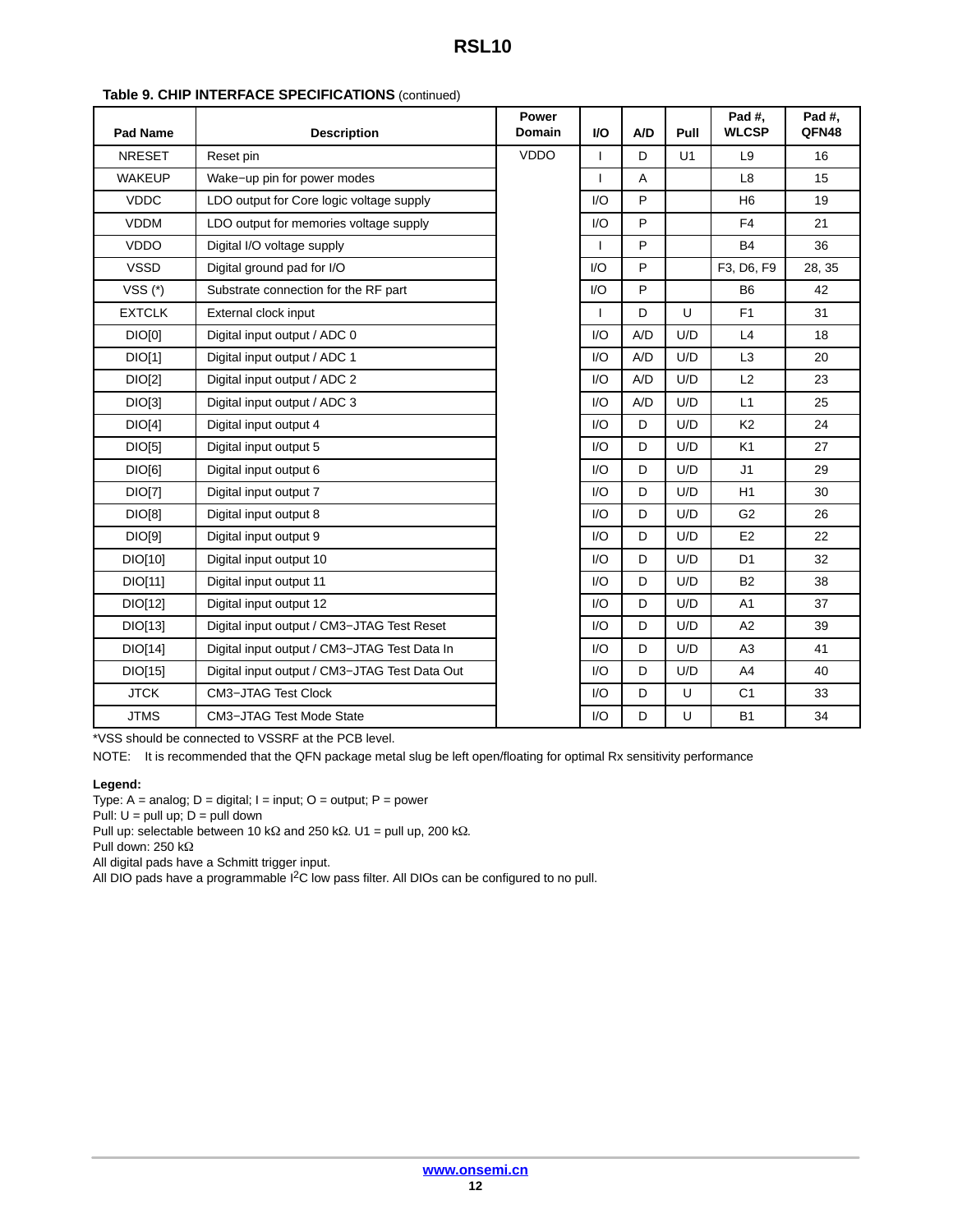架构概览

## RSL10芯片架构如图4所示。



**Figure 4. RSL10 Architecture**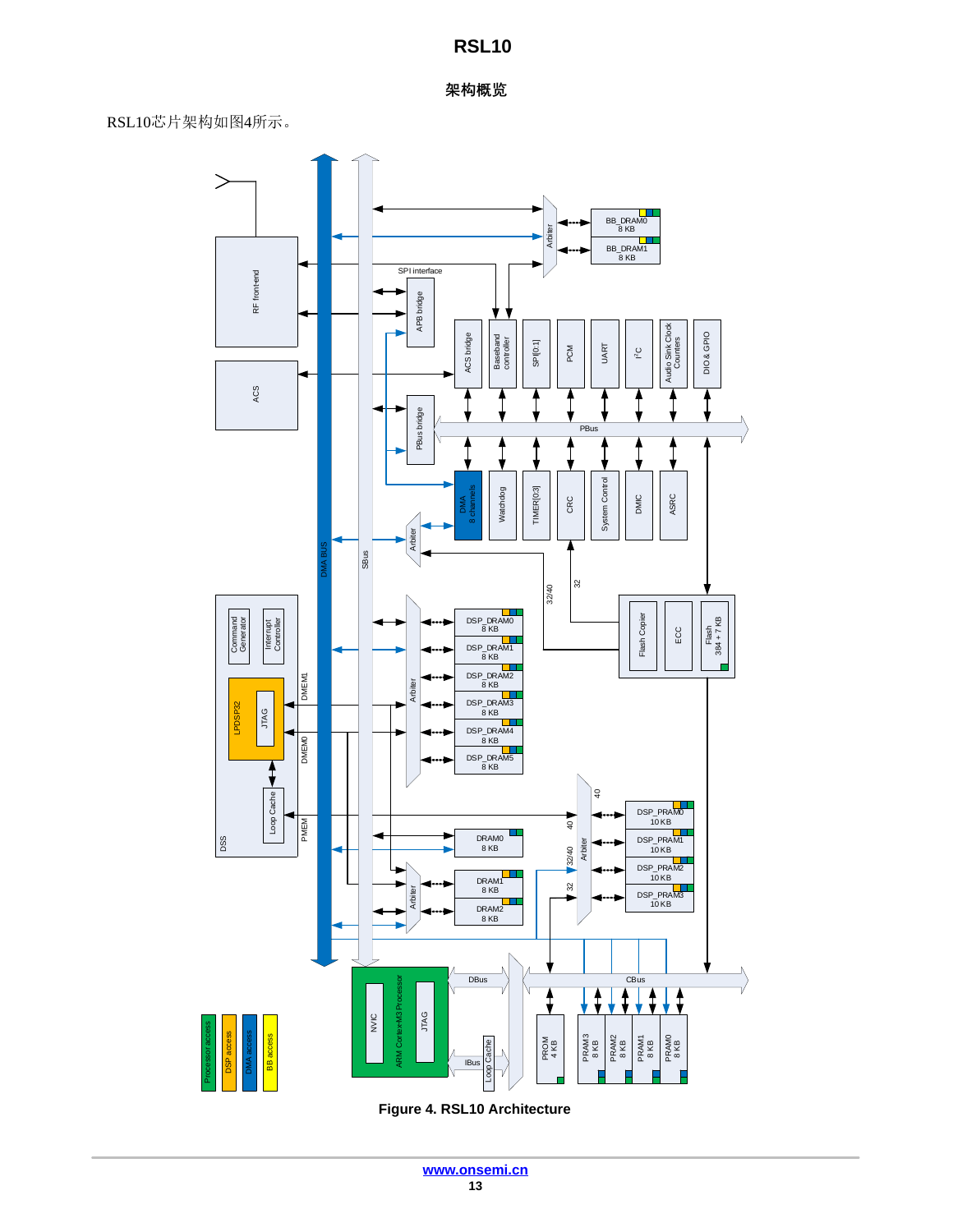## 电源管理单元

电池电压低于可靠运行所需的指定最低电压时, RSL10电源管理单元可防止系统欠压。其作用原理如  $\top$ :

- 1. 监控电源, 并在需要时, 安全地关闭系统。
- 2. 在插入或移除电池时, 防止可能对RSL10造成的 损坏。
- 3. 在低功耗情况下, 允许在较宽的温度和电压范围 内运行。

在电池电压高于1.4 V时, RSL10允许使用DC-DC转 换器, 以获得更高的效率, 或者在VBAT低于1.4 V 时, 使用内部LDO。DC-DC转换器或LDO调节器输出 用于对RSL10的其他电压调节器模块供电。这些模块 包括:

- 对数字核心(VDDC)供电的可编程电压调节器
- 对存储器(VDDM)供电的可编程电压调节器
- 对模拟模块和闪存(VDDA)供电的电荷泵
- 对射频前端(VDDRF)供电的可编程电压调节器
- 对射频功率放大器(VDDPA)供电的可编程电压调节 器: 此调节器仅用于输出功率为+6 dBm的封装, 或者我们想以+3 dBm的输出功率和低于1.4 V的电 池电压输电的情况。如果RSL10不必在高功率下输 电,可禁用VDDPA调节器,且应当仅使用 VDDRF.

## 时钟和计时选项

RSL10的系统时钟(SYSCLK)有各种来源:

- 48 MHz晶体振荡器, 用于正常工作模式
- 内部可微调的RC振荡器, 提供3-12 MHz时钟, 在系统启动时使用
- 实时时钟, 用于待机模式, 由以下来源产生:
	- ◆ 32 kHz RC振荡器
	- ◆ 32 kHz 晶体振荡器
	- DIO0至DIO3其中一个的外部输入
- JTAG时钟, 用于调试模式, 源于JTCK焊盘
- 外部时钟来源, 源于EXTCLK焊盘

在不需要时,可禁用系统中产生的每一个时钟。 此外,每一个时钟均有关联的可配置预分频器,可最 大限度地降低时钟树上的功率损耗。

时钟检测单元可用于监控系统时钟和/或睡眠及待机 模式下的RTC时钟。如果时钟频率低于特定阈值, RSL10 IC将复位。时钟检测器标称阈值为2 kHz。 此模块及其触发的复位默认为启用,但都可禁用。

## 射频前端

RSL10 2.4 GHz射频前端对蓝牙低能耗技术标准和其 他标准、专有或定制协议实现了物理层。工作于可在 全球部署的2.4 GHz ISM波段(2.4000至2.4835 GHz)并 支持:

- 蓝牙5认证, 提供LE 2M PHY支持
- 安森美半导体的定制协议和其他定制协议

RSL10射频前端包括了必要的硬件, 以支持下列协 议:

- IEEE 802.15.4标准, 用作许多标准和专有协议的物 理层, 包括ZigBee和Thread
- 专有协议或专有音频协议。

2.4 GHz射频前端基于低中频架构, 并包含以下构建基 块:

- 高性能单端射频端口
- 带50 Ω射频输入的芯片上匹配网络
- 高增益、低功率LNA (低噪声放大器)和混合器
- 输出功率为+3 dBm的PA (功率放大器), 用于蓝牙和 802.15.4 OOPSK应用, 功率最高可达+6 dBm, 且使 用专用PA电压
- ADC转换器
- RSSI (接收信号强度指示), 具有60 dB的标称值范 围, 步长为2.4 dB (不考虑AGC)
- 完全集成超低功率频率合成, 具有快速的稳定时 间,直接的数字传输调制(脉冲波形可编程)
- 48 MHz XTAL参考(可精调)
- 完全集成的FSK调制解调器, 具有可编程脉冲波 形、数据速率和调制指数
- 数字基带(DBB)具备多种链路层功能, 包括自动数 据包处理报头和同步、CRC以及单独的Rx和Tx 128 字节FIFO
- 串行和并行数字接口
- 2.4 GHz射频前端包含具有以下功能的完整收发器:
- IEEE 802.15.4芯片编码和解码
- 曼彻斯特编码
- 数据白化

2.4 GHz射频前端包含高度灵活的数字基带(调制、 可配制性和可编程性方面), 以便支持蓝牙低功耗技 术、802.15.4 OQPSK和DSSS, 以及专有协议。支持从 62.5 kbps至2 Mbps的可编程数据速率以及具有可编程 脉冲波形和调制指数的FSK。

2.4 GHz射频前端还具有IEEE 802.15.4芯片编码和解 码、曼彻斯特编码和数据白化功能。数据包处理包 括:

- 自动插入报头和同步文字
- 自动数据包长度处理程序
- 基本地址检查
- 使用可编程CRC多项式, 自动进行CRC计算和验证
- 多帧支持
- $2x 128$ 字节FIFO

#### 基带控制器和软件栈

RSL10的蓝牙基带控制器连接至射频前端。该控制 器将配置RSL10的物理层, 以用作蓝牙低功耗技术设 备。它为用于射频测试的直接测试模式(DTM)层提供 了接口和支持,并从蓝牙栈实现了部分链路层以及其 他控制器层级的元件。该控制器专用于低级别逐位运 算和数据包处理。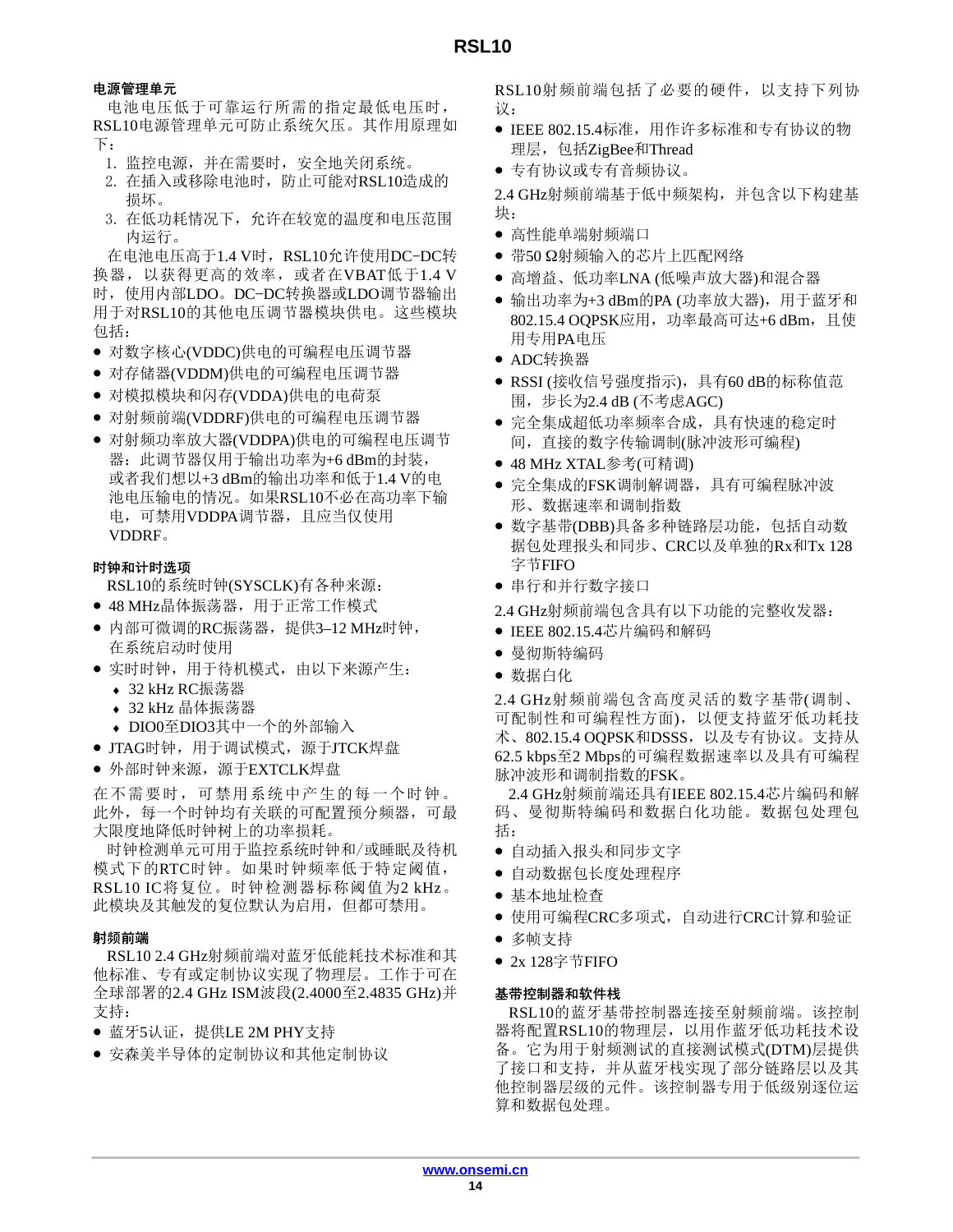RSL10为蓝牙5认证产品, 提供LE 2 Mbps支持和蓝 牙低功耗技术早期版本的所有可选功能。

- RSL10设备还支持用于以下功能的定制软件栈:
- 支持低延迟音频串流的定制音频协议
- 支持通过远程加密狗进行低功耗音频串流的定制音 频协议

此外,还支持蓝牙和定制协议共存。例如,通过远程 加密狗串流音频时,可能还会使用电话来控制使用标 准蓝牙低功耗技术协议的音频设备。

软件栈,包括配置文件和应用程序,用于处理协议 功能, 将在Arm Cortex-M3处理器上执行。蓝牙IP在 软硬件中分开实现,如图5所示。





以下是RSL10支持的蓝牙低功耗配置文件示例。 更多信息以及所提供的配置文件完整列表,请下载 RSL10开发工具套件。

- 找到我
- 接近
- 健康体温计
- 心率
- 时间
- $\bullet$  血压
- 血糖监测
- HID over GATT (HOG)
- 提醒通知
- 电话提醒状态
- 跑步速度
- 骑行速度
- 骑行功率
- 定位与导航
- Rezence (AirFuel™ Alliance定义的定制协议, 支持 无线电池充电)

#### Arm Cortex-M3处理器子系统

Arm Cortex-M3处理器子系统包含Arm Cortex-M3处 理器, 这是RSL10芯片的主处理器。此外, 还包含蓝 牙基带控制器, 以及所有接口和其他周边设备。

#### Arm Cortex-M3处理器

Arm Cortex-M3处理器搭载先进的32位核心, 以及 嵌入式乘法器和ALU,用于处理典型的控制功能。 软件开发可用C语言进行。

它的特点是具有低门数、低中断延迟, 以及低成本 调试功能。主要用于需要低功耗、快速中断响应的深 层嵌入式应用。此处理器采用了Arm架构v7-M。 对于电源管理,可在固件控制中将处理器设置为待机 模式, 在此模式下, 处理器时钟将被禁用。但嵌套中 断向量控制(NVIC)会继续运行, 以在中断时启用现有 待机模式。

#### LPDSP32

LPDSP32是由安森美半导体开发的32位DSP, 可用C 语言编程。LPDSP32是一款高效的双Harvard DSP, 支持单(32位)和双精度(64位)算法。

LPDSP32的双MAC单元一加载存储架构经过专门优 化,可支持音频处理工作。这种先进架构还提供了:

- 两个72位ALU, 能够执行单双精度算法和逻辑运行
- 两个32位整数/分数乘法器
- 四个64位累加器, 具有8位溢出(扩展位)

LPDSP32通常支持部署音频设备通信用例所需的音频 编解码器。这包括(但不限于)支持以下各项的编解码 器:

- 16 kHz采样率, 产生7 kHz带宽信号 (例如SBC、G.722或mSBC编解码器)
- 24 kHz采样率, 产生11 kHz带宽信号 (例如采用OPUS标准的G.722、CELT 编解码器)

与Arm Cortex-M3处理器的通信通过中断和共享存储 器完成。软件开发使用C语言进行,可根据Synopsys 的要求提供开发工具。

#### 接口

RSL10包含:

- · 两个独立的SPI接口, 可在主模式和从模式中配置。
- 一个完全可配置的PCM接口
- 一个标准的通用I2C接口
- 一个标准的通用UART接口
- 两个PWM (脉冲宽度调制)驱动器, 可在指定频率下 产生单点输出信号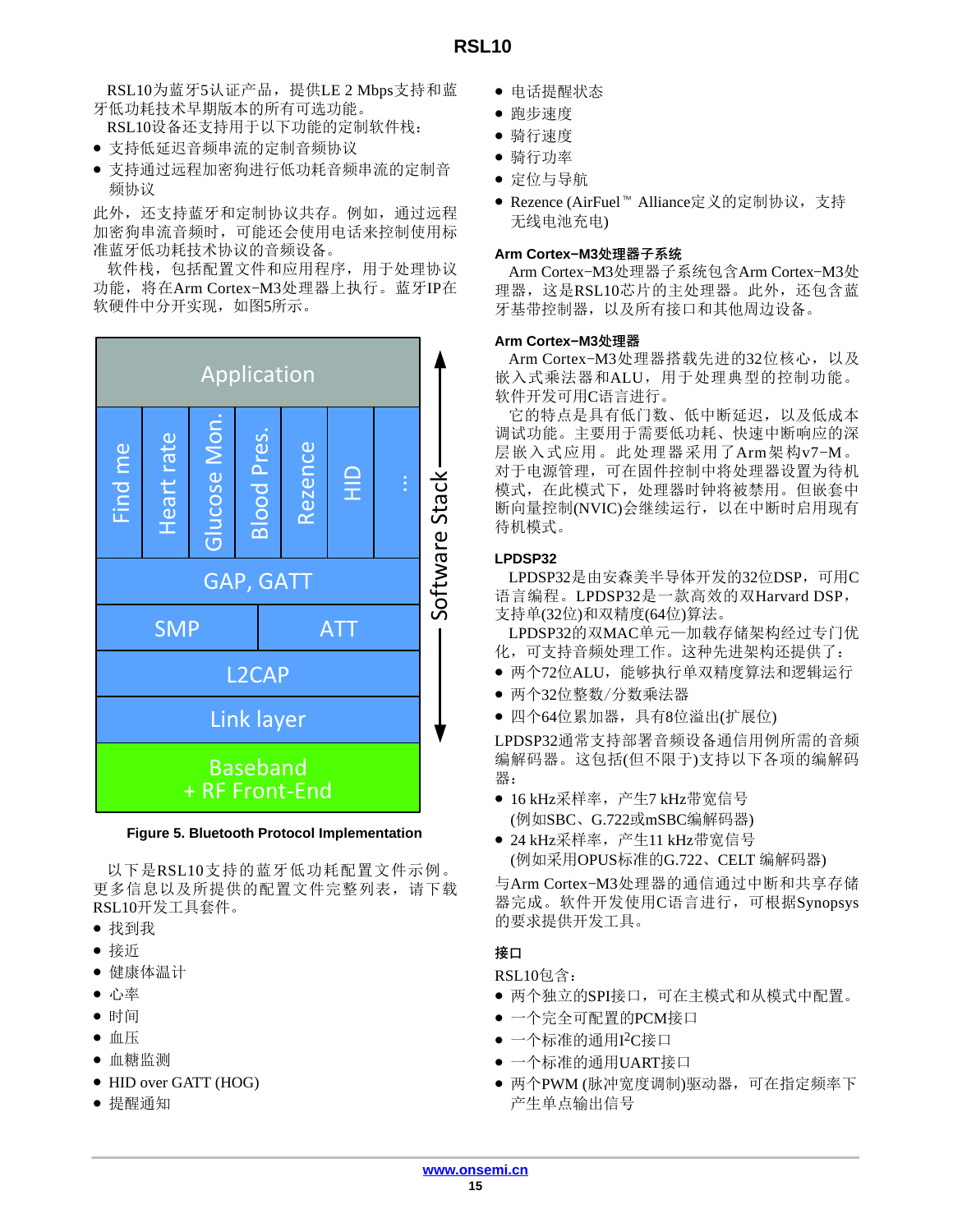- 一个双通道数字麦克风(DMIC)输入
- 一个输出驱动器(OD), 用于直接连接高阻抗扬 声器。
- 一个用于Arm Cortex-M3处理器的 SWJ-DP 接口
- 一个用于LPDSP32的JTAG接口

RSL10还有16个DIO焊盘(数字输入/输出),均可指定 给上述任何接口, 或用作通用DIO。

### 外设

**RSL10包含:** 

- 四个通用计时器
- 一个DMA (直接存储器访问)控制器, 用于在周边设 备和存储器间传送数据,不会对核心产生任何干扰
- · 一个闪存拷贝器, 用干初始化SRAM存储器, 并且可与CRC模块一起用于验证闪存内容
- 一个模拟到数字转换器(ADC), 通过 Arm Cortex-M3处理器访问。ADC可读取4个外部值 (DIO[0]-DIO[3])、AOUT、VDDC、VBAT/2和 ADC补偿值。
- 两个标准的循环冗余码(CRC)模块, 用于确保用户 应用程序代码和数据的完整性

## Table 40, DCL40 MEMORY CTRUCTURES

- 一个异步采样率转换器(ASRC)模块和音频信宿时钟 模块, 用于提供一种在无线电链路和主机设备之间 同步音频采样率的方式。
- 一个看门狗计时器, 用于检测RSL10故障并进行恢 复。
- 四个32位自主活动计数器。这些计数器可帮助分析 系统运行时间, 以及应用中使用了多少Arm Cortex-M3处理器、LPDSP32和闪存。这些信息对 于评估和优化应用功耗十分有用。
- 一个IP保护系统, 用于确保闪存内容无法被第三方 复制。可用于在RSL10启动后,防止从外部访问 RSL10的任何核心或存储器。
- 用于各处理器的程序存储器循环缓存, 可降低 RSL10功耗。通过缓冲在这些循环中读取的程序文 字, 可减少闪存和RAM存储器的访问次数。

#### RSL10存储器结构

表10列出了RSL10所连接的存储器结构, 以及各存 储器结构的大小和宽度。

| IADIE IU. RSLIU MEMURT SIRUCIURES |            |                      |                                        |  |  |  |  |
|-----------------------------------|------------|----------------------|----------------------------------------|--|--|--|--|
| Memory type                       | Data Width | <b>Memory Size</b>   | Accessed by                            |  |  |  |  |
| Program memory (ROM)              | 32         | 4 kB                 | Arm Cortex-M3 processor                |  |  |  |  |
| Program memory (RAM)              | 32         | 4 instances of 8 kB  | Arm Cortex-M3 processor                |  |  |  |  |
| Program memory (RAM)              | 40         | 4 instances of 10 kB | LPDSP32 / Arm Cortex-M3 processor      |  |  |  |  |
| Data memory (RAM)                 | 32         | instances of 8 kB    | Arm Cortex-M3 processor                |  |  |  |  |
| Data memory (RAM)                 | 32         | 2 instances of 8 kB  | Arm Cortex-M3 processor / LPDSP32      |  |  |  |  |
| Data memory (RAM)                 | 32         | 6 instances of 8 kB  | LPDSP32 / Arm Cortex-M3 processor      |  |  |  |  |
| Data memory (RAM)                 | 32         | 2 instances of 8 kB  | Baseband / Arm Cortex-M3 processor     |  |  |  |  |
| Flash                             | 32         | 384 kB               | Arm Cortex-M3 processor / Flash copier |  |  |  |  |

#### 芯片标识

使用系统标识来识别不同的系统组件。对于RSL10 芯片, 密钥标识符元素和值如下所示:

- 芯片系列: 0x09
- 芯片版本: 0x01
- 芯片修订版本: 0x01

#### 静电放电(ESD)敏感器件

警告: ESD敏感器件。高能量静电放电可能对器件 造成永久性损坏。建议在处理、封装和测试时采用适 当的ESD预防措施, 避免性能下降或功能丧失。

#### 焊料信息

RSL10 QFN封装采用所有RoHS标准符合要求的物 质,并应相应回流焊接。

此器件是湿度敏感度等级类MSL3, 必须相应地 存储和处理。重新回流焊接按IPC/JEDEC标准 J-STD-020C, 及联合行业标准: 回流敏感度分类非密 封固态表面贴装器件。手工焊接不推荐用于这器件。

更 多 信 息 , 请 访 问 www.onsemi.cn 输 入 SOLDERRM/D查阅。

#### 开发工具

- RSL10提供全套综合工具支持您的设计, 包括:
- 一个易于使用的开发板
- 软件开发套件(SDK)包括一个基于Oxygen Eclipse的 开发环境、蓝牙协议栈、示例代码、程序库和文件

#### 公司或产品咨询

关于安森美半导体产品或服务的更多信息,请访问 我们的网站www.onsemi.cn。

关于销售或技术支持,请联系您当地的销售代表或 授权代理商。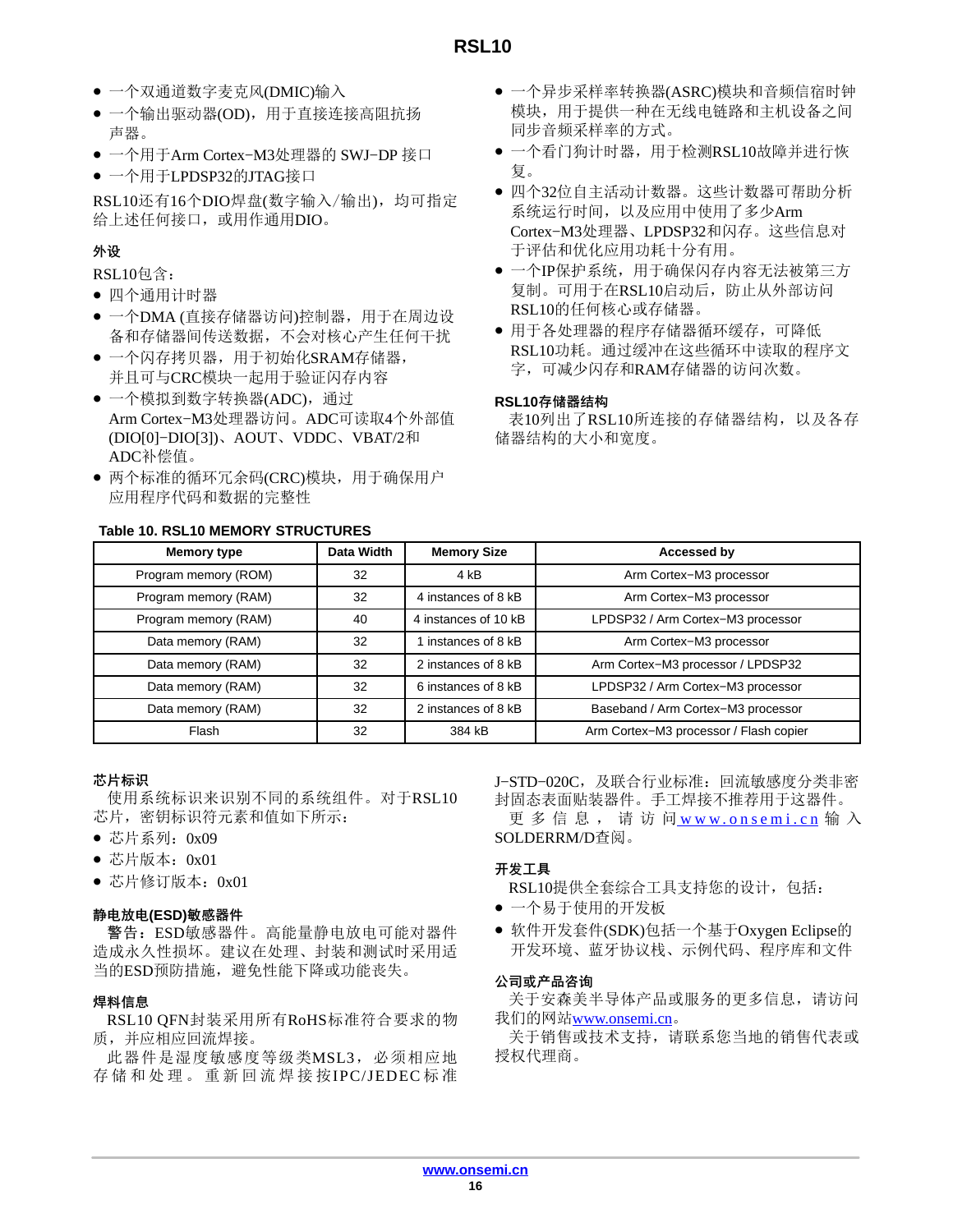#### **PACKAGE DIMENSIONS**



\*For additional information on our Pb−Free strategy and soldering details, please download the ON Semiconductor Soldering and Mounting Techniques Reference Manual, SOLDERRM/D.

0.25

48X

0.68 48X

6.40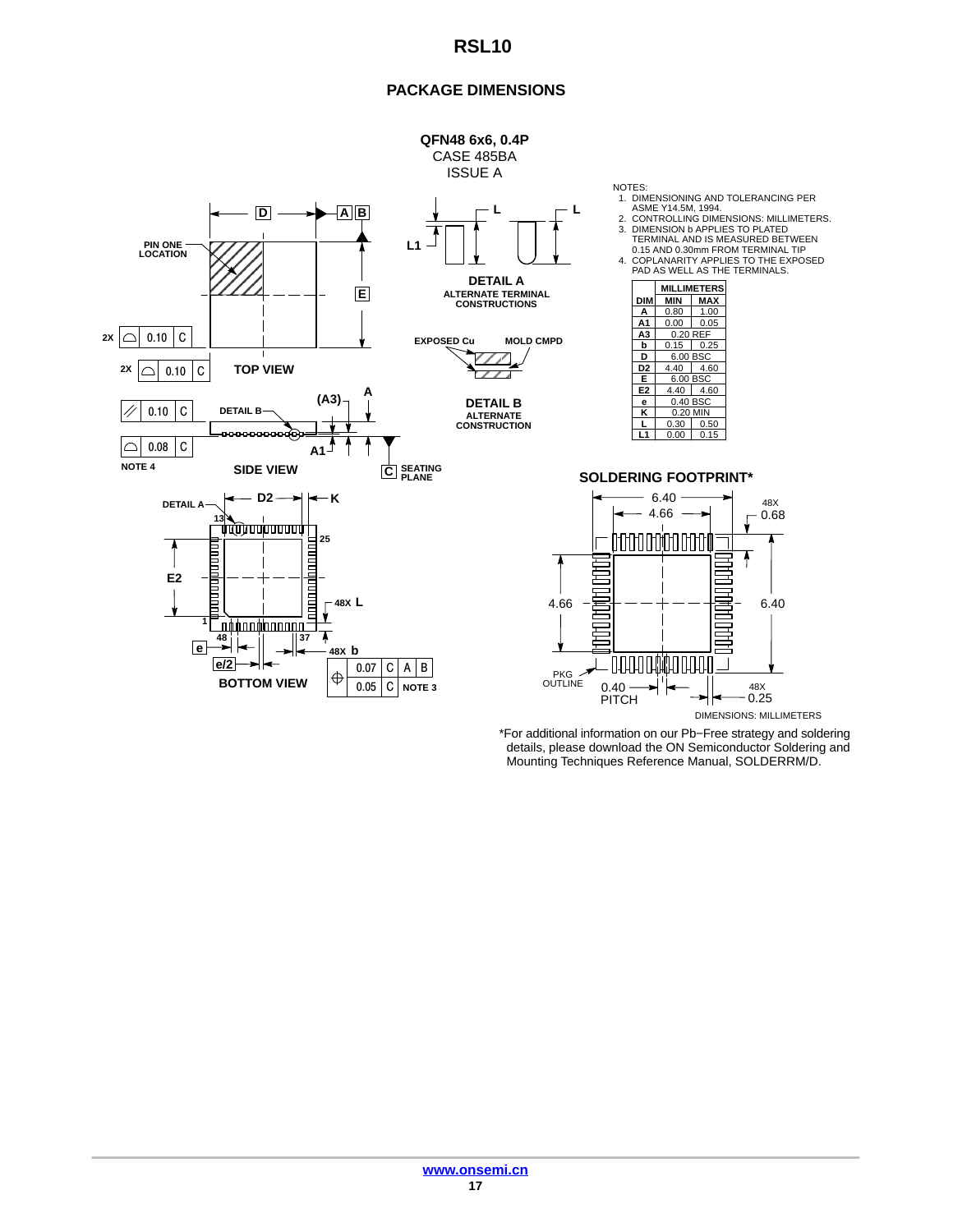#### **PACKAGE DIMENSIONS**



NOTES:

- 
- 
- 
- NOTES:<br>
1. DIMENSIONING AND TOLERANCING PER ASME<br>
2. CONTROLLING DIMENSION: MILLIMETERS.<br>
2. CONTROLLING DIMENSION: MILLIMETERS.<br>
3. COPLANARITY APPLIES TO SPHERICAL<br>
4. PACKAGE CENTER AND FOOTPRINT CENTER<br>
ARC NOT COINCID

|                | <b>MILLIMETERS</b> |            |            |  |  |  |  |
|----------------|--------------------|------------|------------|--|--|--|--|
| DIM            | MIN                | <b>NOM</b> | <b>MAX</b> |  |  |  |  |
| A              | 0.319              | 0.350      | 0.381      |  |  |  |  |
| A <sub>1</sub> | 0.060              | 0.075      | 0.090      |  |  |  |  |
| A2             | 0.237              | 0.250      | 0.263      |  |  |  |  |
| A <sub>3</sub> | 0.022              | 0.025      | 0.028      |  |  |  |  |
| b              | 0.09               | 0.10       | 0.12       |  |  |  |  |
| D              | 2.325 BSC          |            |            |  |  |  |  |
| Е              | 2.364 BSC          |            |            |  |  |  |  |
| e              | 0.252 BSC          |            |            |  |  |  |  |
| F              | 0.0198 BSC         |            |            |  |  |  |  |



\*For additional information on our Pb-Free strategy and soldering details, please download the ON Semiconductor Soldering and Mounting Techniques Reference Manual, SOLDERRM/D.